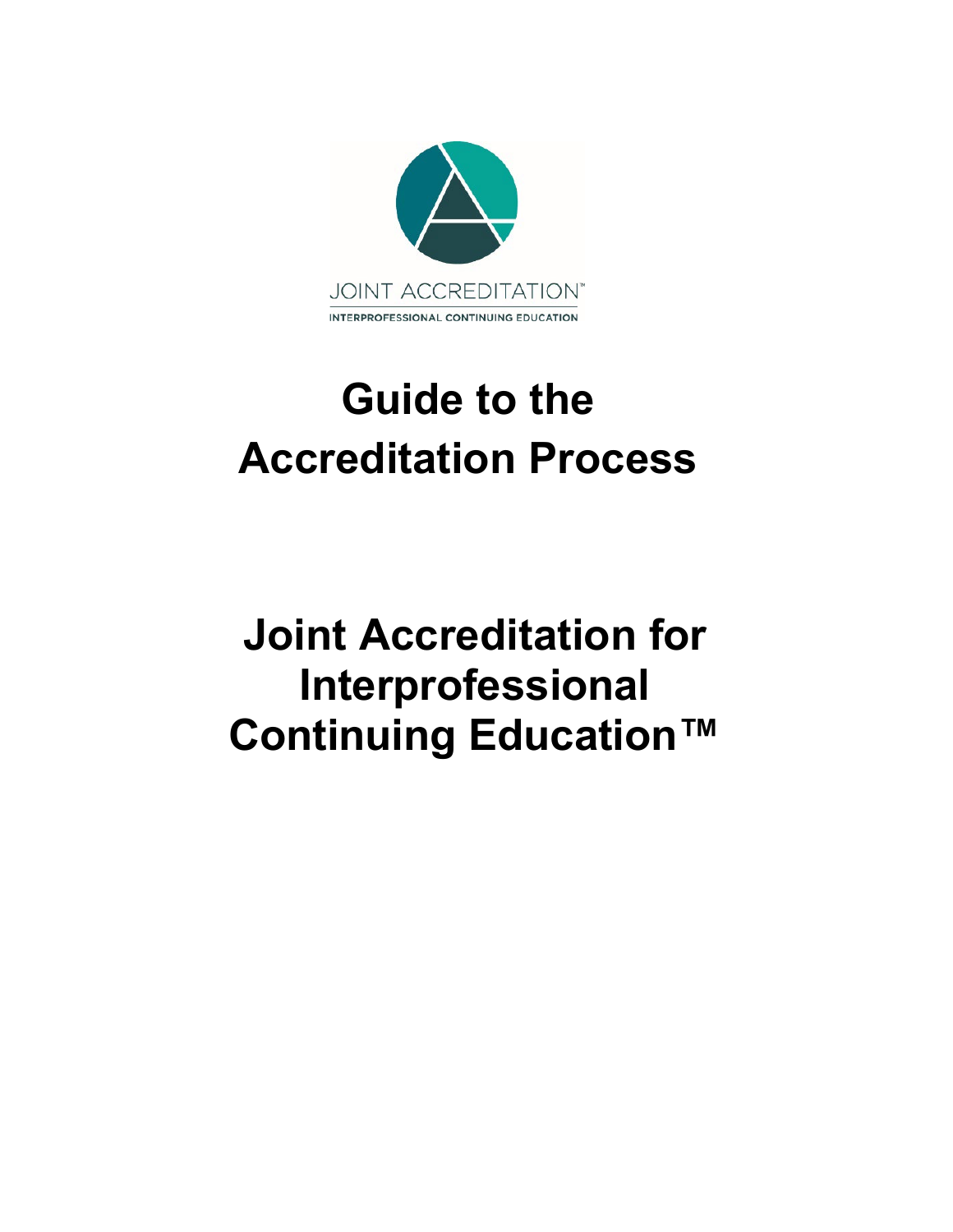These materials were developed for organizations interested in pursuing accreditation as a Jointly Accredited Provider. These materials may change from time to time. Applicants are expected to confirm the most recent version date as noted in the footer of each page. These materials are divided into subtopic areas, as outlined in the table of contents:

# TABLE OF CONTENTS

<span id="page-1-0"></span>

| A.                                                                                                 |  |
|----------------------------------------------------------------------------------------------------|--|
| <b>B.</b>                                                                                          |  |
|                                                                                                    |  |
|                                                                                                    |  |
|                                                                                                    |  |
|                                                                                                    |  |
|                                                                                                    |  |
| D. Instructions for preparing evidence of designation of AMA PRA Category 1 Credit <sup>™</sup> 22 |  |
|                                                                                                    |  |
|                                                                                                    |  |
|                                                                                                    |  |
|                                                                                                    |  |
|                                                                                                    |  |
|                                                                                                    |  |
| 9. Appendix 1. Menu of Criteria for Joint Accreditation with Commendation  24                      |  |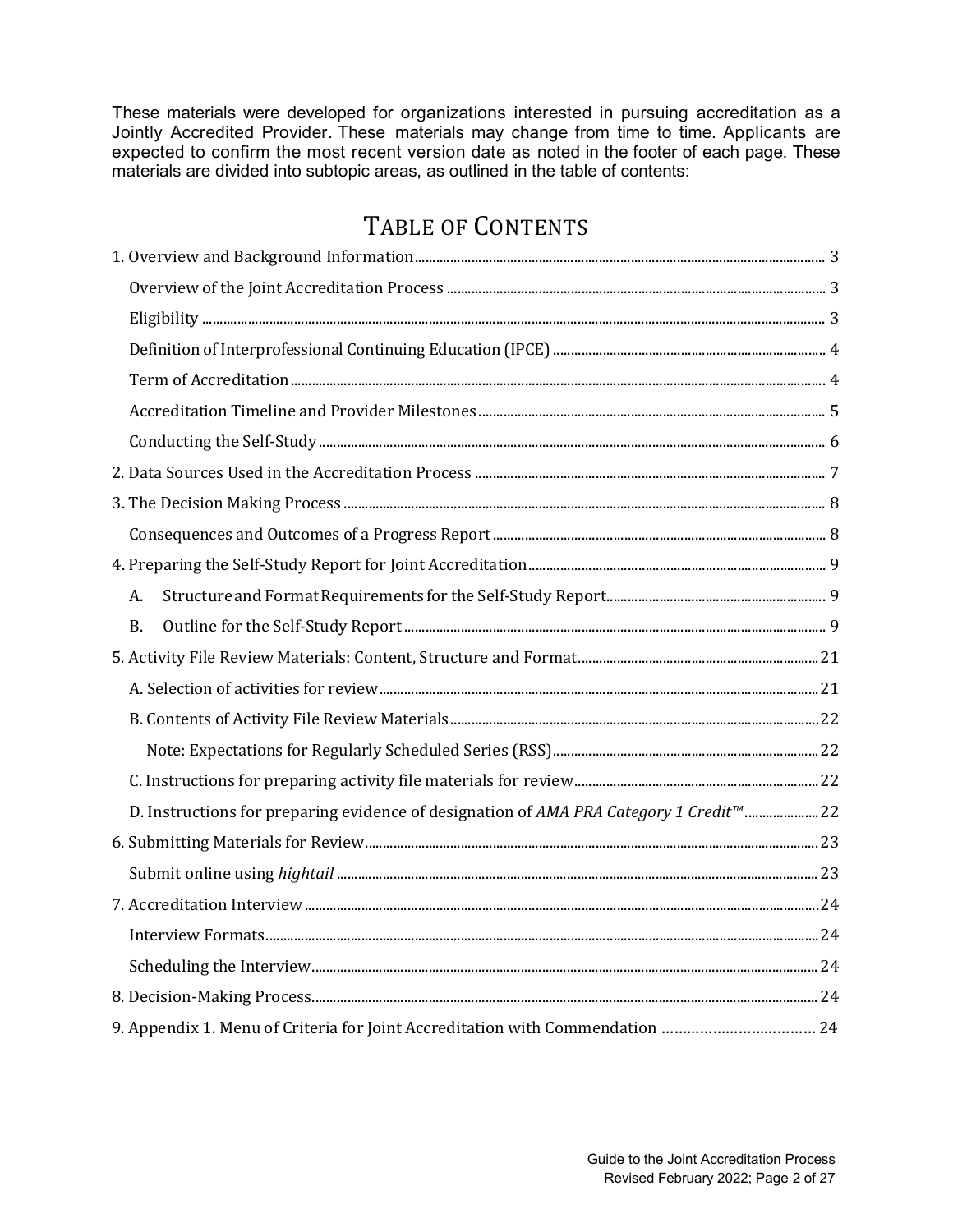# 1. OVERVIEW AND BACKGROUND INFORMATION

# <span id="page-2-0"></span>OVERVIEW OF THE JOINT ACCREDITATION PROCESS

An organization seeking accreditation as a provider of continuing education for the healthcare team (hereafter "provider") will submit materials including a self-study report and supporting activity files, along with an eligibility fee and an application fee. Providers will participate in the process of accreditation review that is jointly managed by the Accreditation Council for Continuing Medical Education (ACCME), the Accreditation Council for Pharmacy Education (ACPE), and the American Nurses Credentialing Center (ANCC). The review process is expected to take approximately 13 months and will include:

- Determination of Eligibility;
- Engagement by the provider in a self-study to reflect on its program of continuing education;
- Submission of a self-study report in which the provider describes its practices and verifies these practices using examples;
- An interview conducted by a three-person team of volunteer surveyors and a staff member; and
- Review of activity documentation in activity files.

# <span id="page-2-1"></span>**ELIGIBILITY**

Providers are eligible to seek accreditation as a provider of continuing education for the healthcare team if:

- the organization's structure and processes to plan and present education designed by, and for, the healthcare team have been in place and fully functional for at least the past 18 months; and
- at least 25% (minimum of 9) of the educational activities delivered by the provider during the past 18 months are categorized as "interprofessional" and the provider can demonstrate an integrated planning process that includes healthcare professionals from two or more professions who are reflective of the target audience the activity is designed to address; and
- the provider engages in the Joint Accreditation process and demonstrates compliance with the criteria described below and if currently accredited, any associated accreditation policies required by the respective collaborating accreditors.

Providers must have planned, implemented, and evaluated at least 25% of their CE activities, making up at least 9 activities, as interprofessional continuing education activities as defined by ACCME, ACPE and ANCC. These activities are not required to have been offered for continuing education credit for any or all professions involved, however they must have been planned and implemented in accordance with all of the Joint Accreditation Criteria applicable to activity planning.

Two review cycles occur each year. Please refer to the timeline for specific deadlines. Materials submitted by the applicant and results of the interview by the survey team will be presented to a Joint Accreditation Review Committee (Joint ARC) constituted equally by representatives from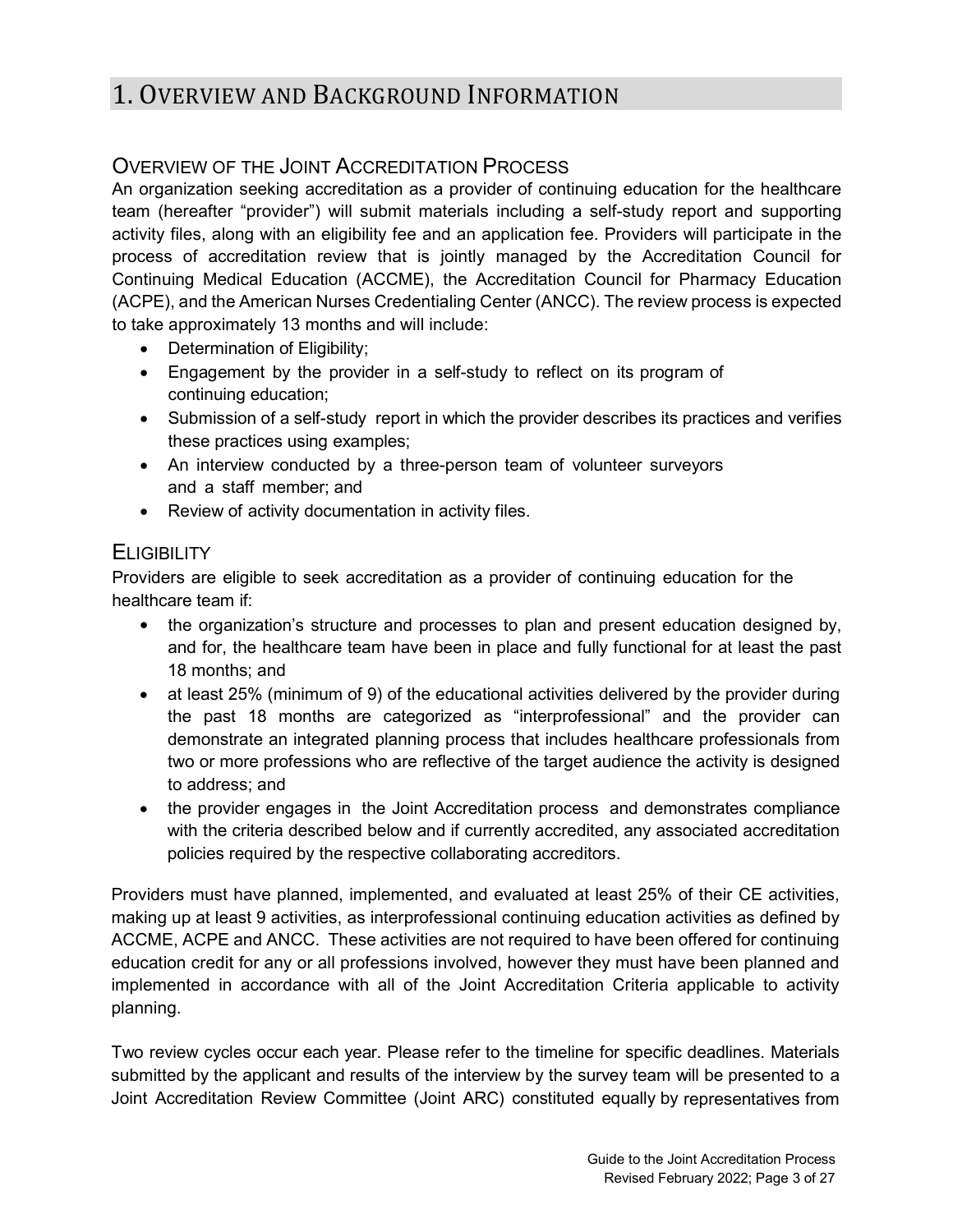the collaborating accreditors. The accreditation recommendation made by the Joint ARC will be forwarded for final decision to the Governing boards of the ACCME, ACPE and ANCC. All accreditation decisions are unanimous and are ratified by the full Governance bodies of the ACCME, ACPE and ANCC.

# <span id="page-3-0"></span>DEFINITION OF INTERPROFESSIONAL CONTINUING EDUCATION (IPCE)

Interprofessional continuing education (IPCE) is when members from two or more professions learn with, from, and about each other to enable effective collaboration and improve health outcomes (ACCME, ACPE, ANCC, 2015)

# <span id="page-3-1"></span>TERM OF ACCREDITATION

The standard term of accreditation as a provider of continuing education for the healthcare team is as follows:

# *New Applicants:*

An organization seeking accreditation as a provider of continuing education for the healthcare team that does *not* currently hold at least one accreditation from at least one (1) of the cofounder accreditors (ACCME, ACPE and/or ANCC) or one (1) state accrediting body (ACCME Recognized Accreditor or ANCC Accredited Approver) may be awarded a term of up to 2 years.

# *Currently Accredited:*

 An organization that is already accredited in good standing by at least one of the national accrediting bodies (ACCME, ACPE and/or ANCC) and/or one state accrediting body (ACCME Recognized Accreditor or ANCC Accredited Approver) may be awarded a term of four years if the provider is determined to be in compliance with all joint accreditation criteria. If a provider is in noncompliance with any one (1) or more criteria, and is awarded Joint Accreditation, the provider may receive an accreditation term of up to four years with a progress report due in one year.

# *Reaccreditation for Jointly Accredited Providers:*

An organization that is already a jointly accredited provider may be awarded a term of four years if the provider is in compliance with all Joint Accreditation criteria. If the provider is in noncompliance with any one (1) or more criteria, and is awarded Joint Accreditation, the provider may be awarded an accreditation term of up to four years with a progress report due in one year. An organization that is already jointly accredited must have at least 25% of its CE activities during its term Interprofessional.

# *Joint Accreditation with Commendation*

To achieve Joint Accreditation with Commendation, providers need to demonstrate compliance with JAC 1–12 and any seven of the 13 commendation criteria. Providers that successfully achieve Joint Accreditation with Commendation may be awarded a six-year accreditation term. The six-year term will be available only to providers that achieve Commendation; providers that demonstrate compliance with JAC 1–12, but do not demonstrate compliance with the commendation criteria, will receive a four-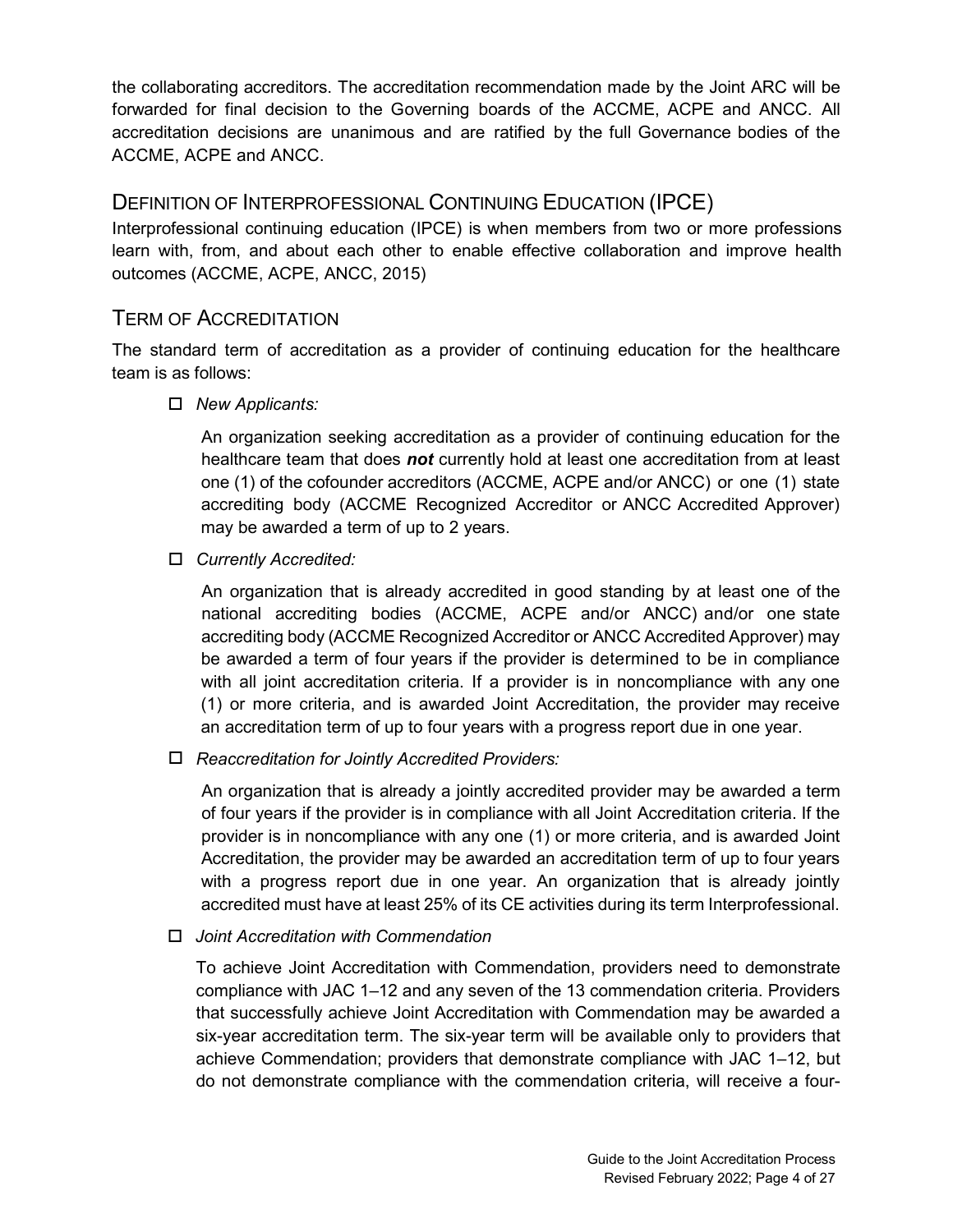year term. Organizations are eligible to seek Joint Accreditation with Commendation if they are currently jointly accredited or they are seeking initial joint accreditation and have been previously accredited by at least one of the following: ACCME, ACPE, or ANCC.

Jointly Accredited providers are required to report all of their CE activities to the Joint Accreditation Program and Activity Reporting System (JA-PARS). JA-PARS is a web-based portal designed to streamline and support the collection of program and activity reporting data from jointly accredited providers. If an applicant organization withdraws from the joint accreditation process and/or is not successful, the provider will have one year to seek accreditation directly through each individual accrediting body as desired. The applicant organization will be responsible for determining the timeline for application, submission of required documentation and any required fees directly through the individual accrediting body.

Under the status of accreditation as a provider of CE for the healthcare team, the provider may also offer continuing education for dentists, nurses, optometrists, pharmacists, physicians, physician assistants, psychologists, and/or social workers separately using only the Joint Accreditation for Interprofessional Continuing Education<sup>™</sup> criteria.

# <span id="page-4-0"></span>ACCREDITATION TIMELINE AND PROVIDER MILESTONES

This timeline is a key resource for preparation of the self-study and presentation of the self- study report. Providers are encouraged to keep a copy of this page to track accreditation process milestones. Some providers use this document to develop an internal work schedule, factoring in holidays, meetings, staff schedules, and other events that might impact the self-study process.

If an organization is new to Joint Accreditation, the application process is as follows:

| <b>Milestone</b>                                      | Cycle 1          | Cycle 2          |  |
|-------------------------------------------------------|------------------|------------------|--|
| Determination of eligibility                          |                  |                  |  |
| $\checkmark$ Intent to apply                          | June 1           | October 1        |  |
| Eligibility Review Fee (\$1,500)<br>✓                 |                  |                  |  |
| Provider informed of eligibility decision             | July 15          | November 15      |  |
| Provider deadline to submit:                          |                  |                  |  |
| $\checkmark$ Activity list                            | September 1      | January 2        |  |
| $\checkmark$ Application Fee (\$22,000)               |                  |                  |  |
| Provider informed which activity files, at a minimum, | October 15       | February 15      |  |
| will be reviewed                                      |                  |                  |  |
| Provider contacted to establish interview date        | January/February | April/May        |  |
| Provider deadline to submit:                          |                  |                  |  |
| $\checkmark$ Self-Study Report                        | March 1          | July 1           |  |
| <b>Activity files</b><br>$\checkmark$                 |                  |                  |  |
| Interview                                             | April/May        | August/September |  |
| Joint ARC Meeting                                     | June             | October          |  |
| Provider notified of decision                         | July 31          | December 31      |  |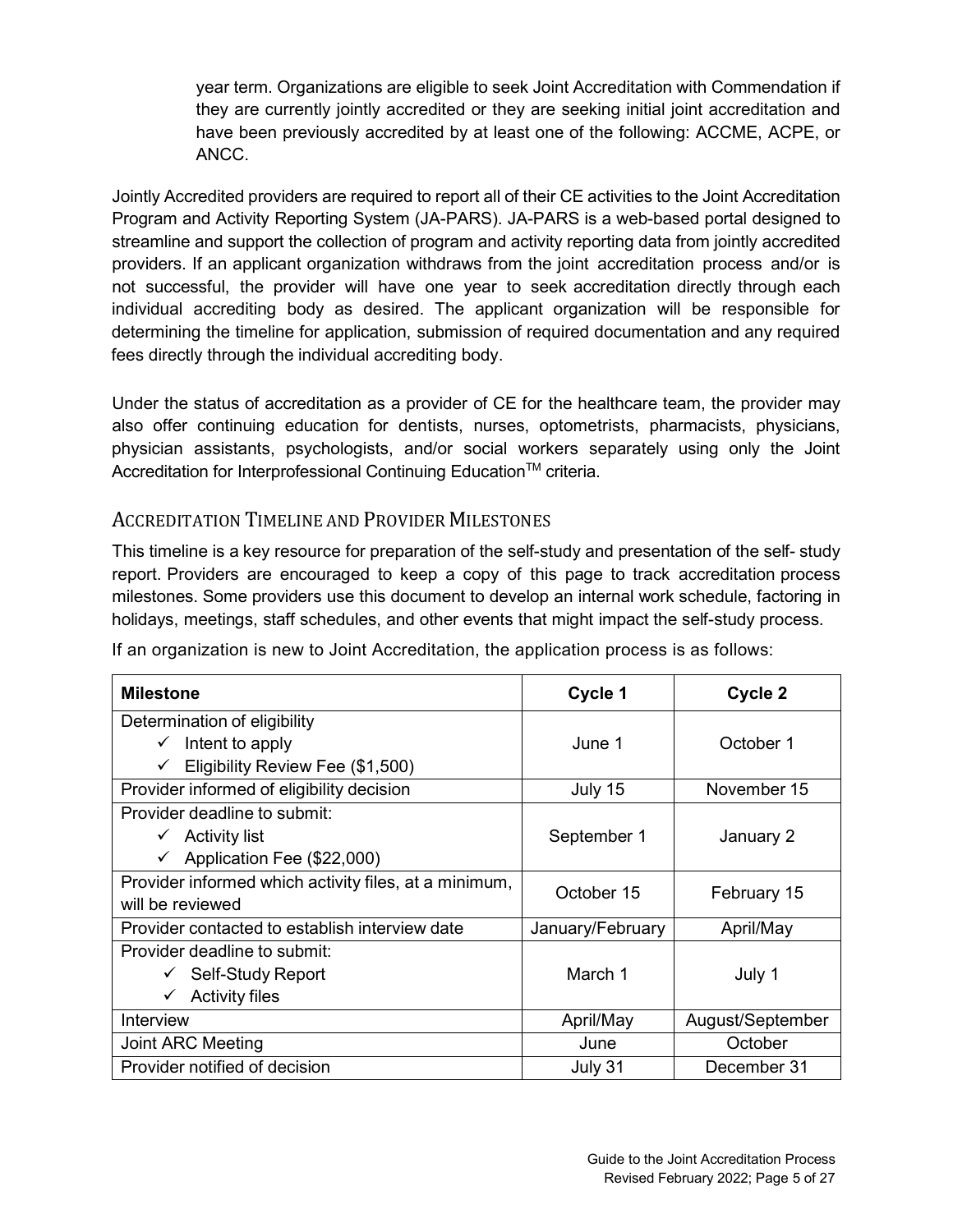If an organization is currently a jointly accredited provider, the reaccreditation process is as follows:

| <b>Milestone</b>                                      | Cycle 1          | Cycle 2          |  |
|-------------------------------------------------------|------------------|------------------|--|
| Intent to re-apply for Joint Accreditation            | June 1           | October 1        |  |
| Provider deadline to submit:                          |                  |                  |  |
| $\checkmark$ Activity list                            | September 1      | January 2        |  |
| Reapplication Fee (\$4,500)<br>✓                      |                  |                  |  |
| Provider informed which activity files, at a minimum, | October 15       | February 15      |  |
| will be reviewed                                      |                  |                  |  |
| Provider contacted to establish interview date        | January/February | April/May        |  |
| Provider deadline to submit:                          |                  |                  |  |
| $\checkmark$ Self-Study Report                        | March 1          | July 1           |  |
| <b>Activity files</b><br>✓                            |                  |                  |  |
| Interview                                             | April/May        | August/September |  |
| Joint ARC Meeting                                     | June             | October          |  |
| Provider notified of decision no later than           | July 31          | December 31      |  |

# <span id="page-5-0"></span>CONDUCTING THE SELF-STUDY

The self-study process provides an opportunity for the applicant organization to reflect on its program of continuing education (CE). This process can help the applicant organization assess its commitment to and role in providing interprofessional continuing education (IPCE) and determine its future direction.

While an outline of the content of the *self-study report* is specified, the process of conducting a *self-study* is unique to the applicant organization. Depending on the size and scope of its CE program, the applicant organization may wish to involve many or just a few individuals in the process.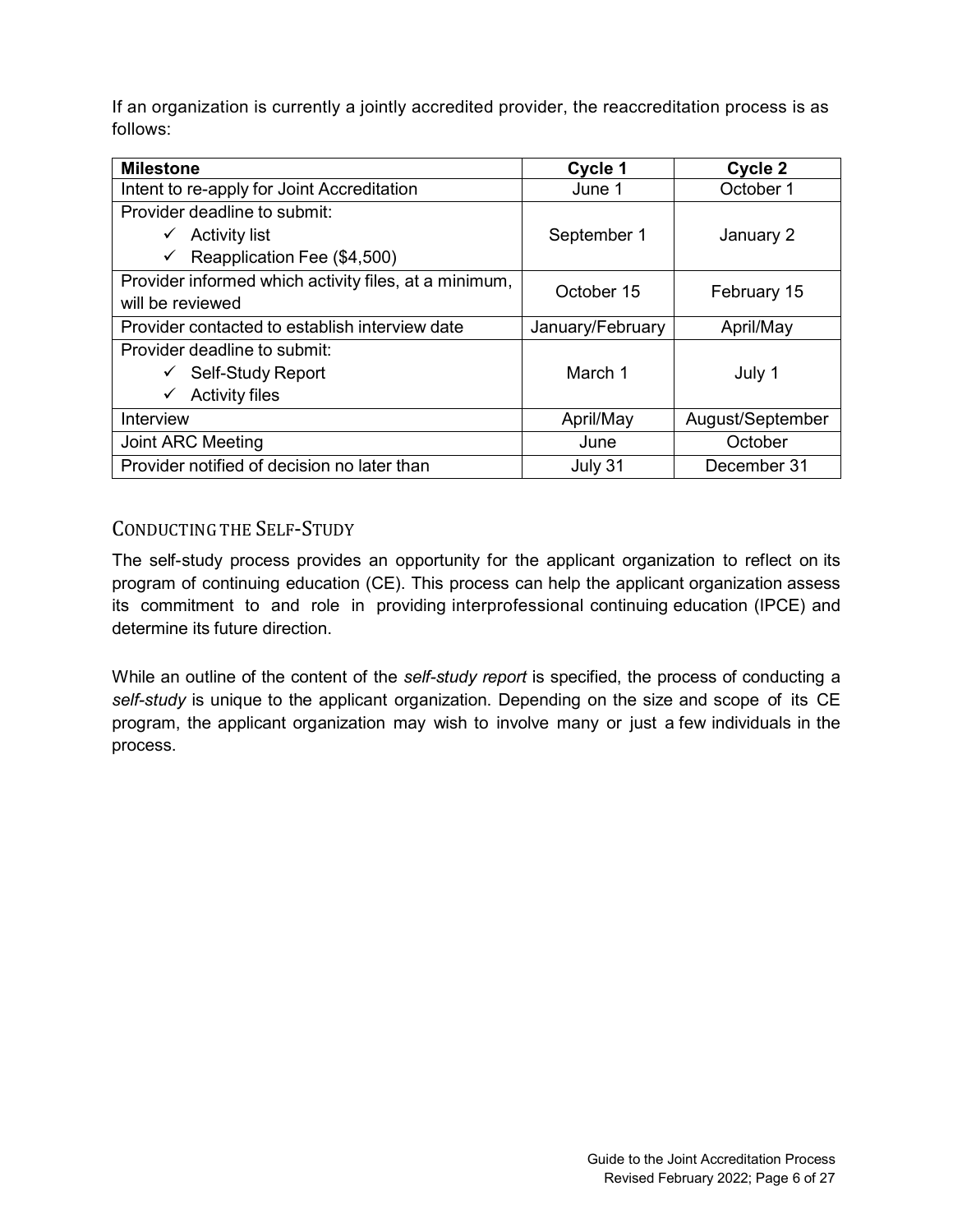# <span id="page-6-0"></span>2. Data Sources Used in the Accreditation Process

The provider that develops IPCE must meet all accreditation expectations *in practice.* This will be determined through a review of materials used in the planning and implementation of individual CE activities or groups of activities and materials used in the administration of a CE program as well as an interview conducted by a survey team.

The Joint Accreditation process is **an opportunity** for the provider to demonstrate its process of planning interprofessional CE is in compliance with the requirements for joint accreditation. Three explicit data sources will be used to evaluate compliance:

**Self-Study Report:** The provider is expected to provide and describe *examples* of its interprofessional CE practices. When describing a practice, the provider is offering a narrative to give the reader an understanding of the CE practice(s) related to a Criterion or Policy. When asked for an example of a CE practice, evidence (documentation/documents/materials) must demonstrate *implementation* of the practice. Evidence must be chosen from activities that have already been planned and/or implemented.

For information on the structure, format and content requirements for the self- study report, please see **Section 4** of this document.

1. **Activity file review:** The provider is expected to verify that its CE activities meet the Joint Accreditation criteria through the documentation review process. This review is based on the criteria for accreditation as a provider of interprofessional continuing education (IPCE). It is expected that the provider will bookmark or label its activity documentation according to instructions.

A sample of activities will be selected for activity file review. For initial applicants, the activities selected will all have been developed by and provided for the interprofessional healthcare team. If activities were planned in Joint Providership, the applicant is expected to describe their role in the activity, demonstrate that the accreditation criteria are met, and have permission from the accredited provider that the activity may be submitted as part of the application process. For applicants that are currently jointly accredited, the activities selected will include both interprofessional and non-IPCE activities, if the provider includes non-IPCE activities in its CE program. For information on the structure, format and content requirements for activity files, please see **Section 5** of this document.

2. **Accreditation interview:** All applicants are required to participate in an interview with a team of volunteer accreditation surveyors, trained and selected by the Joint Accreditation program who have all reviewed the materials submitted. This allows the provider an opportunity to amplify, verify, and clarify the information provided in the self-study document and activity files. Through dialogue with the survey team, a provider may illuminate its practices in a more explicit manner. The survey team may request that a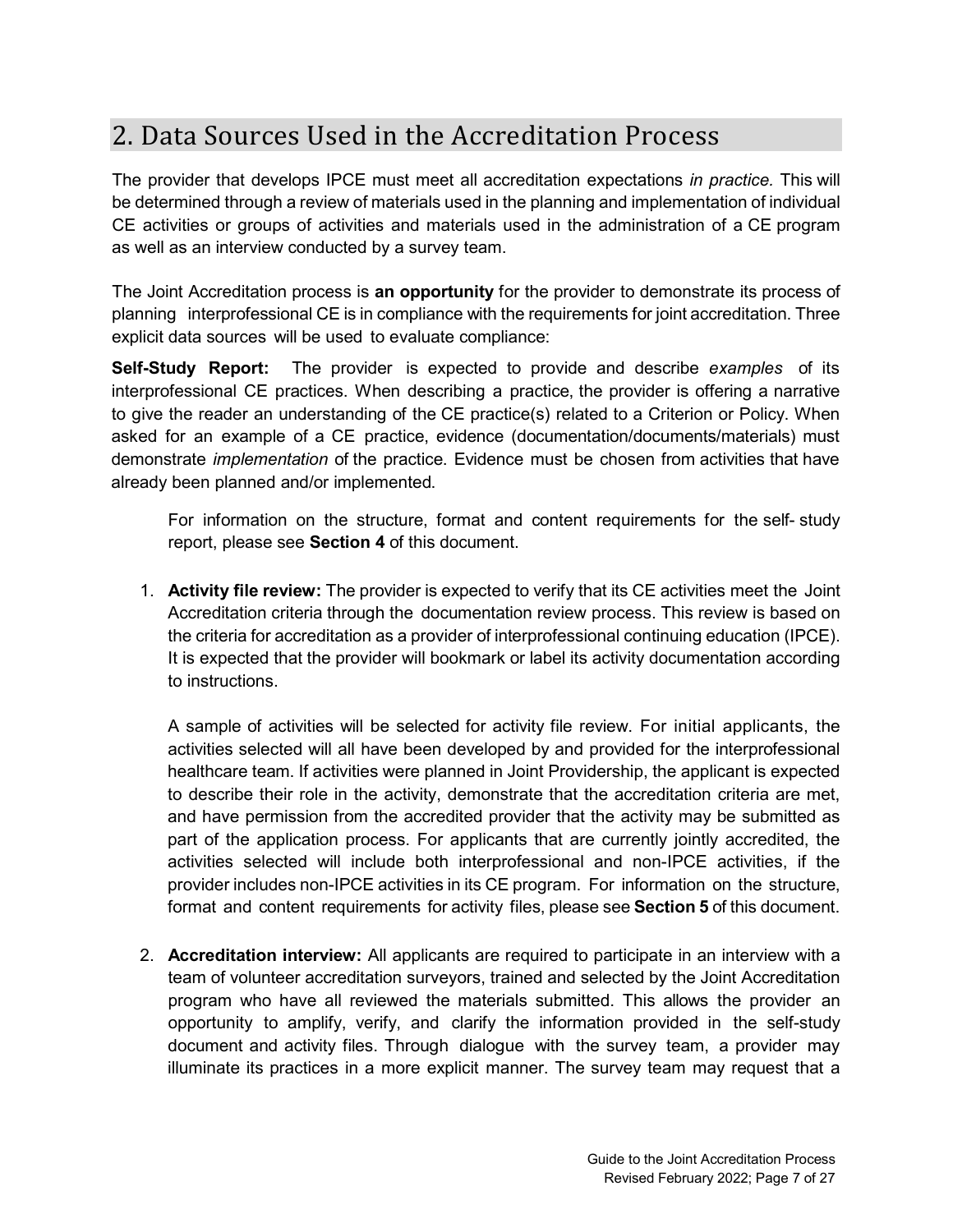provider submit additional materials based on this dialogue to verify a provider's practice. For information on the accreditation interview, please see **Section 7** of this document.

# <span id="page-7-0"></span>3. The Decision-Making Process

Data and information collected in the accreditation process is analyzed and synthesized by the Joint Accreditation Review Committee (Joint ARC). The Joint ARC makes decision recommendations using the following process:

- 1. The Joint Accreditation decision making process assesses a provider's compliance with the Joint Accreditation criteria based on information furnished by the provider, via the selfstudy report, activity files and through the survey team interview. Compliance options for each of the Joint Accreditation criteria include:
	- **i.** Compliance (the provider meets the expectations of that criterion for Compliance).
	- **ii.** Noncompliance (the provider does not meet the expectations of that criterion for Compliance).
- 2. The term for Joint Accreditation is up to two, four or six years (see Term of Accreditation above).
- 3. For a provider seeking Joint Accreditation, noncompliance with any single criterion will result in the requirement of a progress report. Failure to demonstrate compliance in the progress report may result in a change of status to Probation. Probation is given to accredited providers that have serious problems meeting Joint Accreditation requirements. Providers on Probation are required to submit progress reports.

If a provider is found to be in noncompliance with a majority of the criteria or, as determined by the Joint ARC, the noncompliance is determined to be egregious in nature, such as, but not limited to, control of the education by the pharmaceutical or device industry, then it will not receive Joint Accreditation, or may have its status changed to Probation.

<span id="page-7-1"></span>CONSEQUENCES AND OUTCOMES OF A PROGRESS REPORT

- 1. If the Provider's evidence is compliant with the Criteria that were in noncompliance, the provider may continue with its accredited term.
- 2. For a provider on Probation, demonstration of compliance [through a progress report] in all elements will result in its ability to complete its four-year term with a status of Joint Accreditation.
- 3. The accreditors may request **CLARIFICATION** at the time of the next Joint Accreditation review to be certain the provider is in Compliance.
- 4. If the provider has not demonstrated compliance with the criterion/criteria that were in noncompliance, a second progress report may be required.
- 5. The accreditors may place a provider on Probation or withdraw accreditation as the result of the findings of a progress report.

The Joint ARC makes recommendations to the Governance/Decision-making bodies of the ACCME, ACPE and ANCC. All accreditation decisions are unanimous and are ratified by the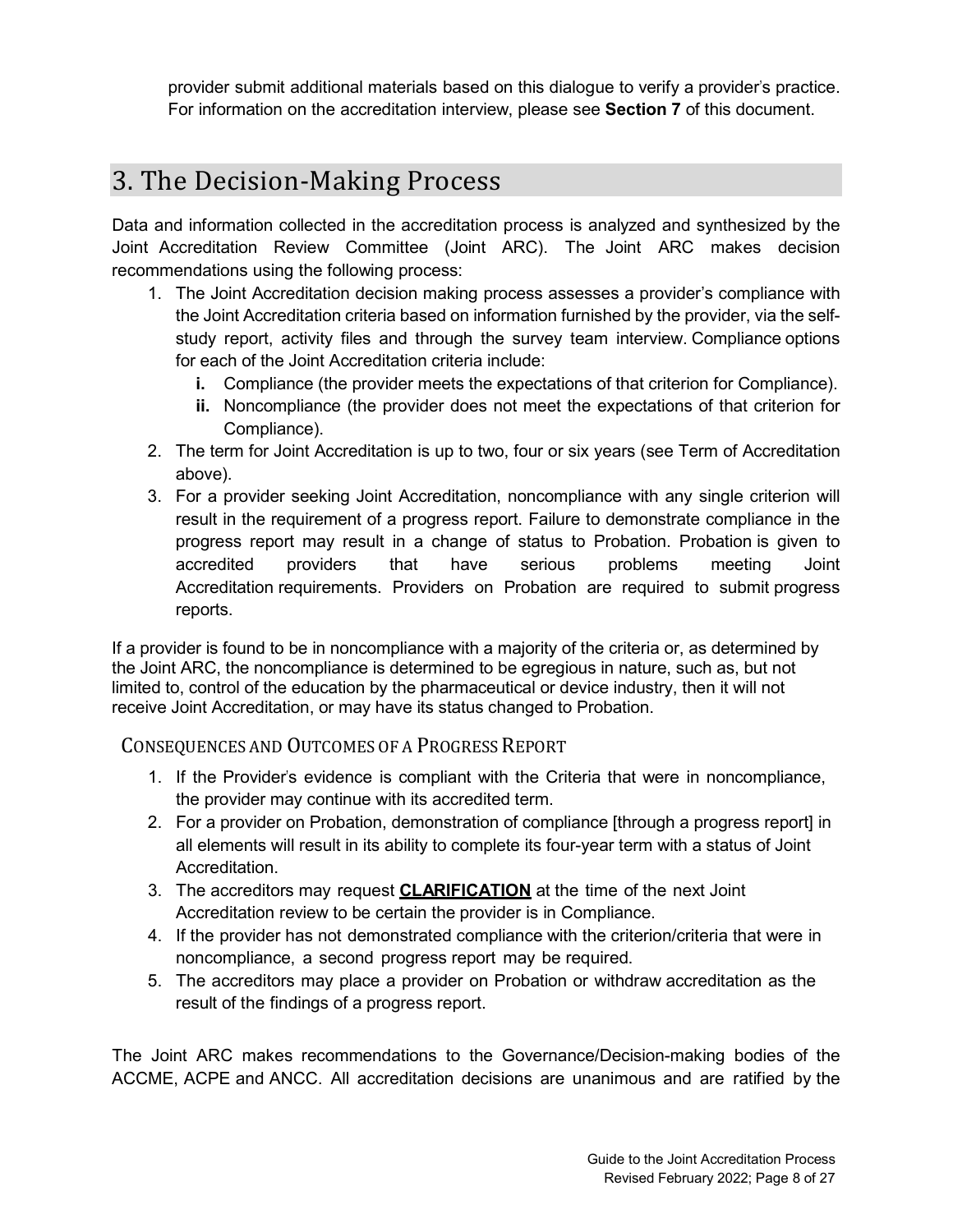full Governance bodies of the ACCME, ACPE and ANCC. The accreditation is thus recognized by all three accrediting bodies. This multi-tiered system of review provides the checks and balances necessary to ensure fair and accurate decisions. The fairness and accuracy of accreditation decisions is also enhanced by the use of a criterion-referenced decision-making system. Accreditation decision letters will be sent to providers electronically following the meetings of the Governance bodies of the ACCME, ACPE, and ANCC.

# <span id="page-8-0"></span>4. PREPARING THE SELF-STUDY REPORT FOR JOINT ACCREDITATION

# <span id="page-8-1"></span>A. STRUCTURE AND FORMAT REQUIREMENTS FOR THE SELF-STUDY REPORT

Organizations are asked to provide descriptions, attachments, and examples to give reviewers an understanding of the organizations' CE practices related to Joint Accreditation Criteria and Policies. Descriptions are narrative explanations. Attachments are specific documents. Examples are demonstrations of the implementation of the practices described that may include narrative and/or attachments.

The self-study report is a single document submitted to the Joint Accreditors in PDF format. The self-study report must be formatted as indicated below to facilitate the review of your CE program.

- 1. Separate the sections of the self-study report using **PDF bookmarks** for each Criterion according to the outline provided. Documents received without PDF bookmarks will be returned.
- 2. **Include a Table of Contents** listing the page numbers of each narrative and attachment contained within the self-study report.
- 3. **Provide required narrative and attachments** for each Criterion.
- 4. **Consecutively number each page** including the attachments. The name (or abbreviation) of the organization must appear with the **page number on each page**.
- 5. **Type with at least 1" margins** (top, bottom and sides), using **11-point type or larger**.
- 6. **Do not exceed 150 sides/pages of content, including narrative and attachments.** The Intent to Apply and CE Activity List are not counted as part of the 150 sides/pages of content.

# <span id="page-8-2"></span>B. OUTLINE FOR THE SELF-STUDY REPORT

# **I. Introduction**

- **a.** Self-Study Report Prologue
	- Describe a brief history of the organization's CE Program.
	- Describe the leadership and structure of the organization's CE Program.

# **II. Joint Accreditation Criteria**

# **a. Mission and Overall Program Improvement**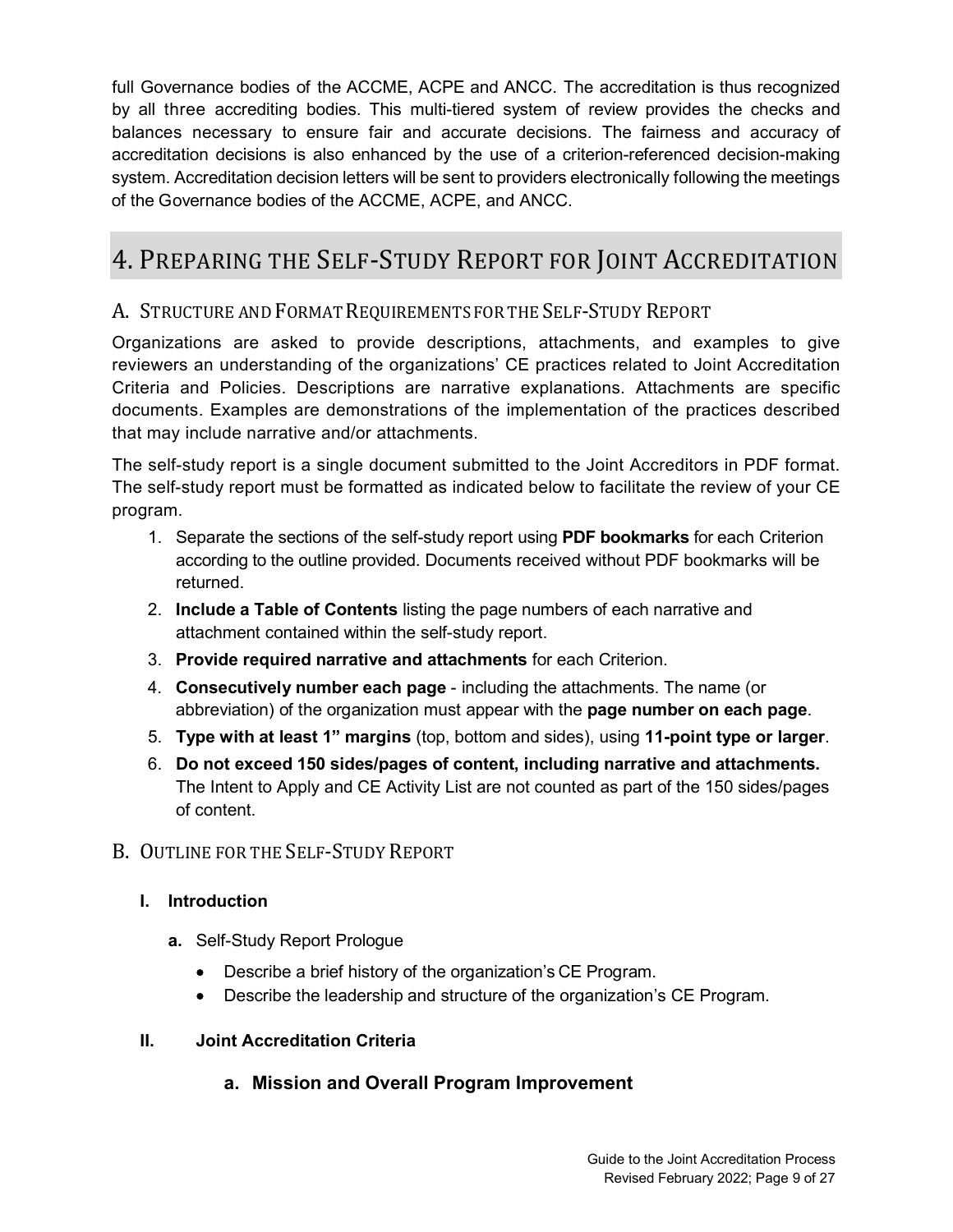*The following criteria outline the expectation that the accredited provider has a roadmap (CE mission) to guide it in its provision of education, that it periodically assesses how well it is meeting that CE mission, and that it identifies changes or improvements that will allow it to better meet its CE mission.*

**JAC 1:** The provider has a continuing education (CE) mission statement that highlights education for the healthcare team with expected results articulated in terms of changes in skills/strategy, or performance of the healthcare team, and/or patient outcomes.

**Guidance:** Attach the provider's CE mission statement to verify the expected results section of the mission statement clearly reflects the changes that are the expected results of the organization's CE program (i.e., Attach the CE mission statement and highlight the expected results).

**JAC 2:** The provider gathers data or information and conducts a programbased analysis on the degree to which its CE mission—as it relates to changes in skills/strategy, or performance of the healthcare team, and/or patient outcomes—has been met through the conduct of CE activities/educational interventions.

#### **Guidance:**

- i. Describe and include **examples** of information gathered as a result of overall program evaluation.
- ii. Based on data and information gathered, provide a narrative that describes the conclusions of your program‐based analysis on the degree to which the provider has met its CE mission.

**JAC 3:** The provider identifies, plans and implements the needed or desired changes in the overall program (e.g., planners, teachers, infrastructure, methods, resources, facilities, interventions) that are required to improve its ability to meet the CE mission.

#### **Guidance:**

- i. As a result of program-based analysis, **describe** identified changes that could help the provider better meet its CE mission.
- ii. Based on the changes identified that could be made, **describe** the changes to the CE program that were **implemented**. For any potential changes that were not implemented, explain why they were not implemented and what plans there are to address them in the future.

#### **b. Activity Planning and Evaluation Process**

*The following section provides an opportunity for you to describe the processes that you have in place to ensure that your CE activities meet the expectations of JAC 4-11 related to the planning and evaluation of your individual CE*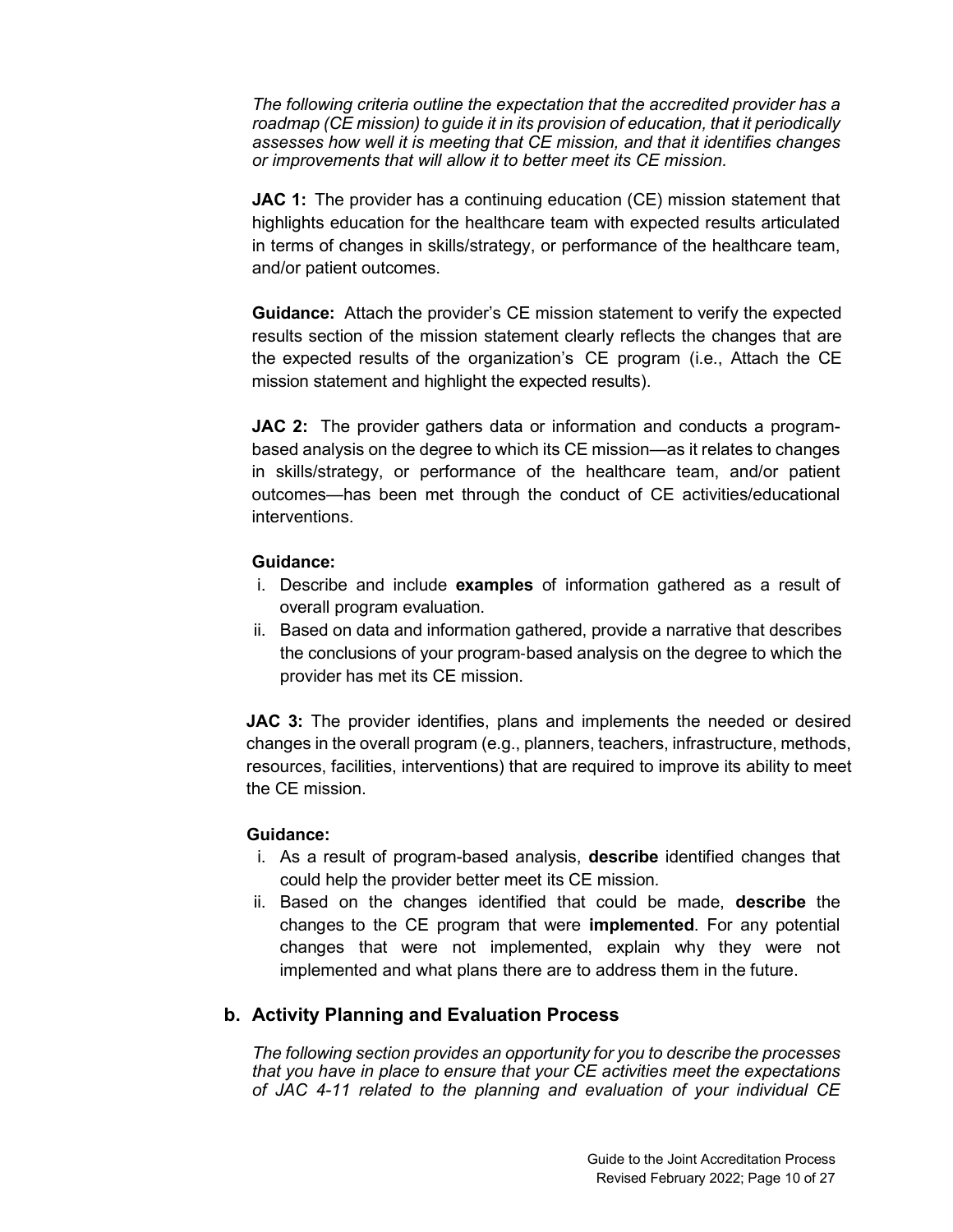*activities. This information should provide a general context for the examples you will provide in the performance-in-practice activity files.*

**JAC 4:** The provider incorporates into IPCE activities the educational needs (knowledge, skills/strategy, or performance) that underlie the practice gaps of the healthcare team and/or the individual members' knowledge, skills/strategy, or performance as members of the healthcare team.

#### **Guidance:**

**Describe and provide an example of** how the provider incorporates the educational needs (knowledge, skills/strategies or performance) that underlie the professional practice gaps of learners into CE activities. Use the following as an outline for your description:

- i. How the provider identifies the professional practice gaps of the healthcare team and/or individual members **as members of the healthcare team**;
- ii. How the provider identifies the educational need(s) that underlie those gaps;
- iii. How the provider incorporates these needs into activities or a set of activities; and,
- iv. Describe the professional practice gap(s) and resulting educational need(s) of the healthcare team and/or its individual learners as part of the team for the example selected.

**JAC 5:** The provider generates activities/educational interventions that are designed to change the skills/strategy, or performance of the healthcare team, and/or patient outcomes as described in its mission statement.

#### **Guidance:**

**Describe and provide an example of** the provider's process of designing activities to change skills/strategy, or performance of the healthcare team, and/or patient outcomes.

**JAC 6:** The provider generates activities/educational interventions around valid content that meets the expectations set by Joint Accreditation.

#### **Guidance:**

**Describe and provide an example of** how the provider, at the CE program or activity planning level, ensures that activities are generated around valid content. (Valid content is based on evidence accepted in the health care professions; conforms to the generally accepted standards of experimental design, data collection and analysis; and does not promote recommendations for which the risks or dangers outweigh the benefits, and/or recommendations which are not known to be ineffective in the treatment of patients.)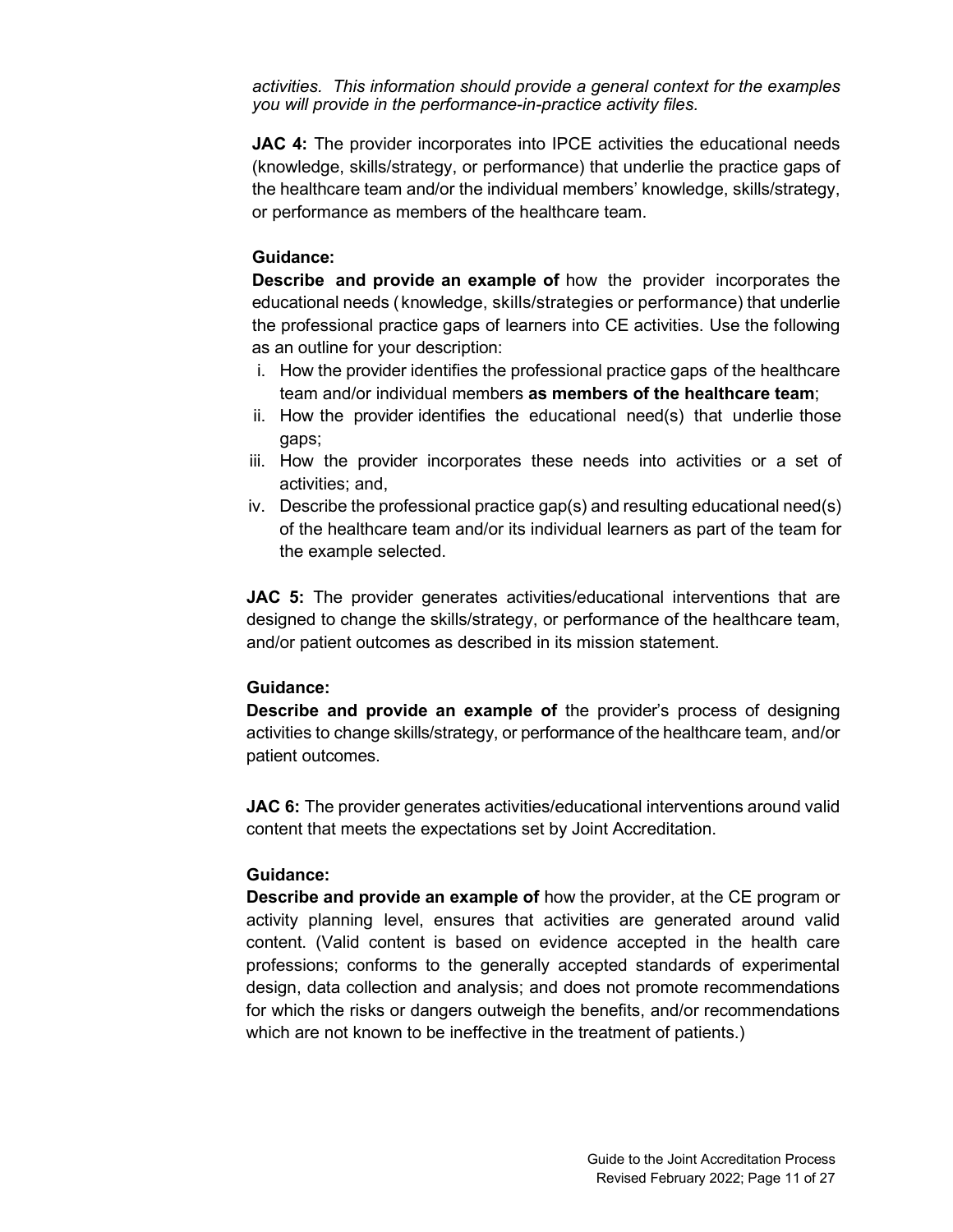**JAC 7:** The provider designs education that promotes active learning – so that teams learn from, with, and about each other – consistent with the desired results of the activity.

#### **Guidance:**

**Describe and provide an example of** how the activity promotes active learning consistent with the expected results. Explain how participants **learn with, from, and about each other in CE activities**.

**JAC 8:** The provider develops activities/educational interventions in the context of desirable attributes of the healthcare team (e.g., Institute of Medicine competencies, professional competencies, healthcare team competencies: values/ethics, roles and responsibilities, interprofessional communication, teams and teamwork $^1$  $^1$ ).

#### **Guidance:**

**Describe and provide an example of** how the provider develops CE activities in the context of desirable attributes of the healthcare team (e.g., IOM competencies, professional competencies, healthcare team competencies).

**JAC 9:** The provider utilizes support strategies to sustain change as an adjunct to its educational interventions (e.g., reminders, patient feedback).

#### **Guidance:**

**Describe** how the provider utilizes support strategies to sustain change as an adjunct (separate from, but in addition) to its educational activities. Include an explanation of how the support strategies were connected to an individual activity or group of activities. Include **two examples** of two different support strategies that have been implemented.

**JAC 10:** The provider implements strategies to remove, overcome, or address barriers to change in the skills/strategy or performance of the healthcare team.

#### **Guidance:**

**Describe** how the provider implements strategies to remove, overcome, or address barriers to change for the healthcare team. These instances might be specific to the planning of a CE activity or at the overall CE program level. Include two **examples** of different educational strategies that have been implemented to remove, overcome, or address barriers to healthcare team.

**JAC 11:** The provider analyzes changes in the healthcare team (skills/strategy,

<span id="page-11-0"></span><sup>1</sup> Interprofessional Education Collaborative Expert Panel. 2011. Core Competencies for Interprofessional Collaborative Practice: Report of an Expert Panel. Washington, DC; Interprofessional Education Collaborative.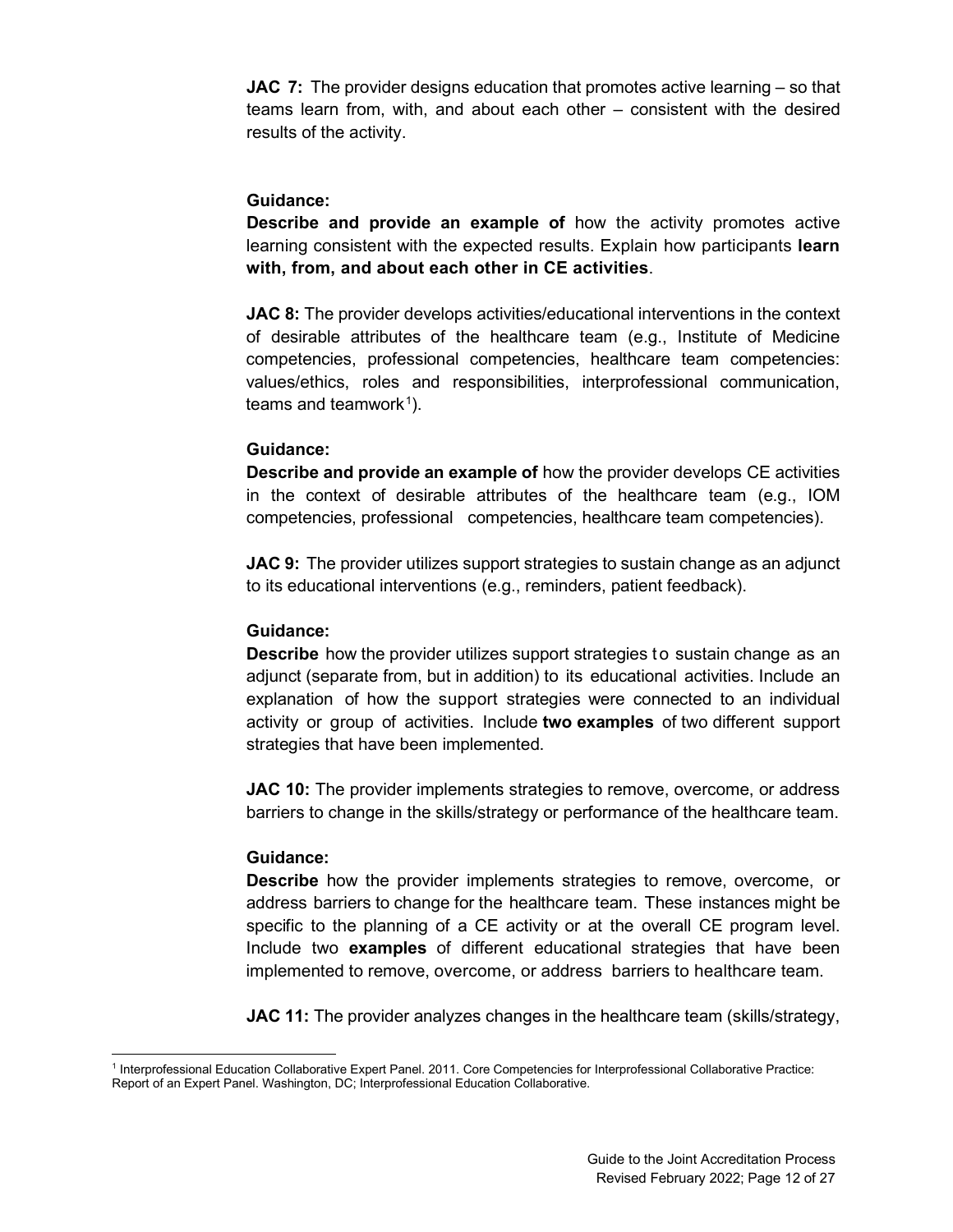performance) and/or patient outcomes achieved as a result of its IPCE activities/educational interventions.

#### **Guidance:**

- **i.** Describe and provide an example of each of the method or methods you use to analyzes changes in the healthcare team (skills/strategy, performance) and/or patient outcomes.
- ii. Provide the conclusions you have drawn from the analysis of changes in the healthcare team's skills/strategy or performance or the patient outcomes achieved as a result of the **overall CE program's** activities/educational interventions. Provide a summary of the data upon which analysis of changes in the healthcare team was based and/or documentation of patient outcomes.

## **c. Standards for Integrity and Independence in Accredited Continuing Education**

*The following criterion outlines the expectations for content validity; prevention of commercial bias and marketing; independence; identification/resolution of conflicts of interest; appropriate management of commercial support (if applicable); and separation of promotion from education for all education offered by the accredited provider (if applicable).*

**JAC 12a-e:** The provider develops activities/interventions that comply with the Standards for Integrity and Independence in Accredited Continuing Education, which includes the responsibility to:

a. Ensure content is valid. (Standard 1)

b. Prevent commercial bias and marketing in accredited continuing education. (Standard 2)

- c. Identify, mitigate, and disclose relevant financial relationships. (Standard 3)
- d. Manage commercial support appropriately (if applicable). (Standard 4)

e. Manage ancillary activities offered in conjunction with accredited continuing education (if applicable). (Standard 5)

#### **JAC 12a (STANDARD 1: ENSURE CONTENT IS VALID)**

- 1. All recommendations for patient care in accredited continuing education must be based on current science, evidence, and clinical reasoning, while giving a fair and balanced view of diagnostic and therapeutic options.
- 2. All scientific research referred to, reported, or used in accredited education in support or justification of a patient care recommendation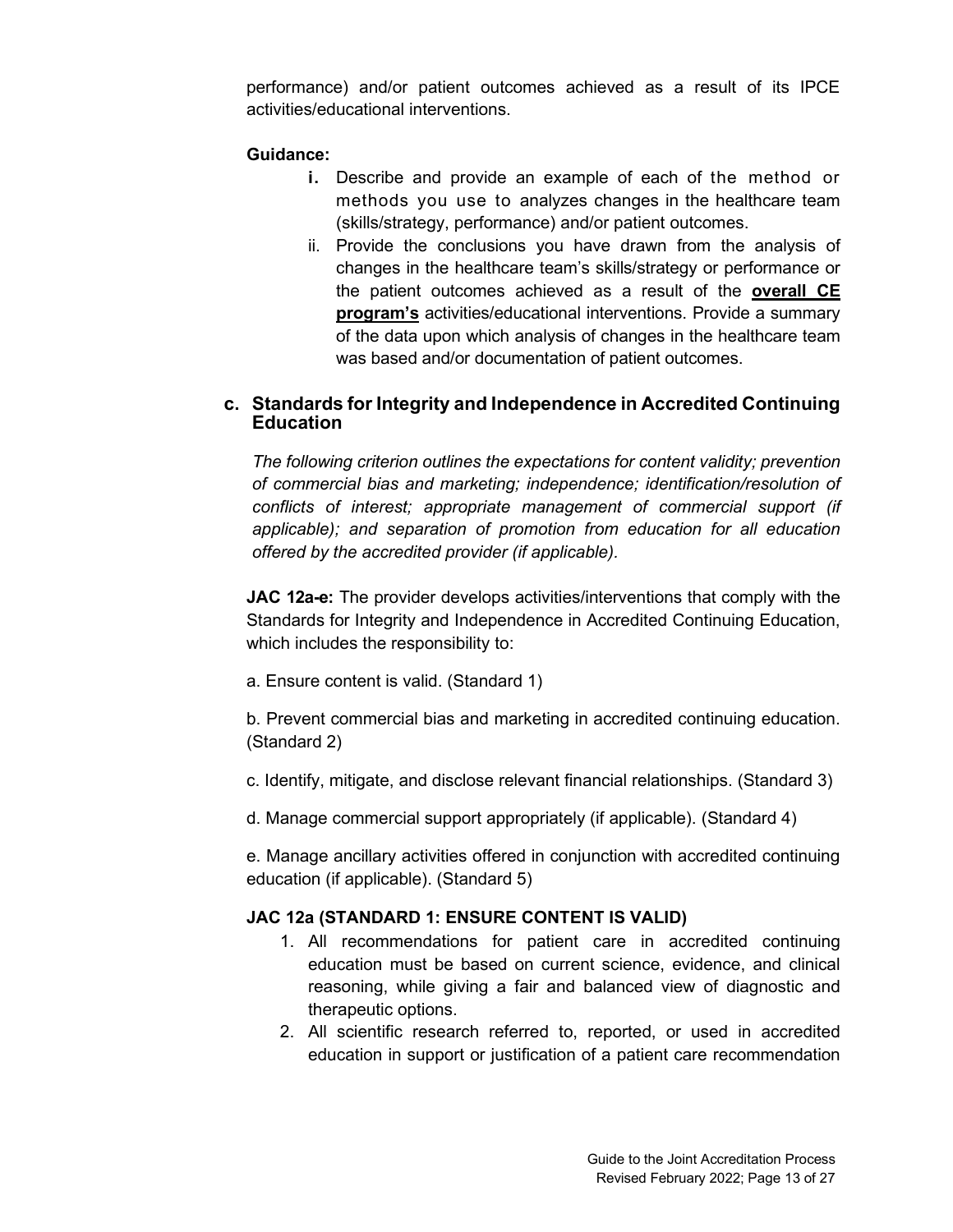must conform to the generally accepted standards of experimental design, data collection, analysis, and interpretation.

- 3. Although accredited continuing education is an appropriate place to discuss, debate, and explore new and evolving topics, these areas need to be clearly identified as such within the program and individual presentations. It is the responsibility of accredited providers to facilitate engagement with these topics without advocating for, or promoting, practices that are not, or not yet, adequately based on current science, evidence, and clinical reasoning.
- 4. Organizations cannot be accredited if they advocate for unscientific approaches to diagnosis or therapy, or if their education promotes recommendations, treatment, or manners of practicing healthcare that are determined to have risks or dangers that outweigh the benefits or are known to be ineffective in the treatment of patients.

**Guidance: Describe** how you ensure that the content of CE activities meet all four elements of Standard 1.

# **JAC 12b (STANDARD 2: PREVENT COMMERCIAL BIAS AND MARKETING IN ACCREDITED CONTINUING EDUCATION)**

- 1. The accredited provider must ensure that all decisions related to the planning, faculty selection, delivery, and evaluation of accredited education are made without any influence or involvement from the owners and employees of an ineligible company.
- 2. Accredited education must be free of marketing or sales of products or services. Faculty must not actively promote or sell products or services that serve their professional or financial interests during accredited education.
- 3. The accredited provider must not share the names or contact information of learners with any ineligible company or its agents without the explicit consent of the individual learner.

# **Guidance:**

- i. **Describe** how you ensure that the content of accredited CE activities and your accredited CE program meet expectations of elements 1 AND 2 of Standard 2.
- ii. Do you share the names or contact information of learners with an ineligible company or its agent? [**State YES or NO**]
- iii. If yes, describe the process, and provide and an example(s) of the mechanism(s) you use to obtain the explicit consent of individual learners.

# **JAC 12c (STANDARD 3: IDENTIFY, MITIGATE AND DISCLOSE RELEVANT FINANCIAL RELATIONSHIPS)**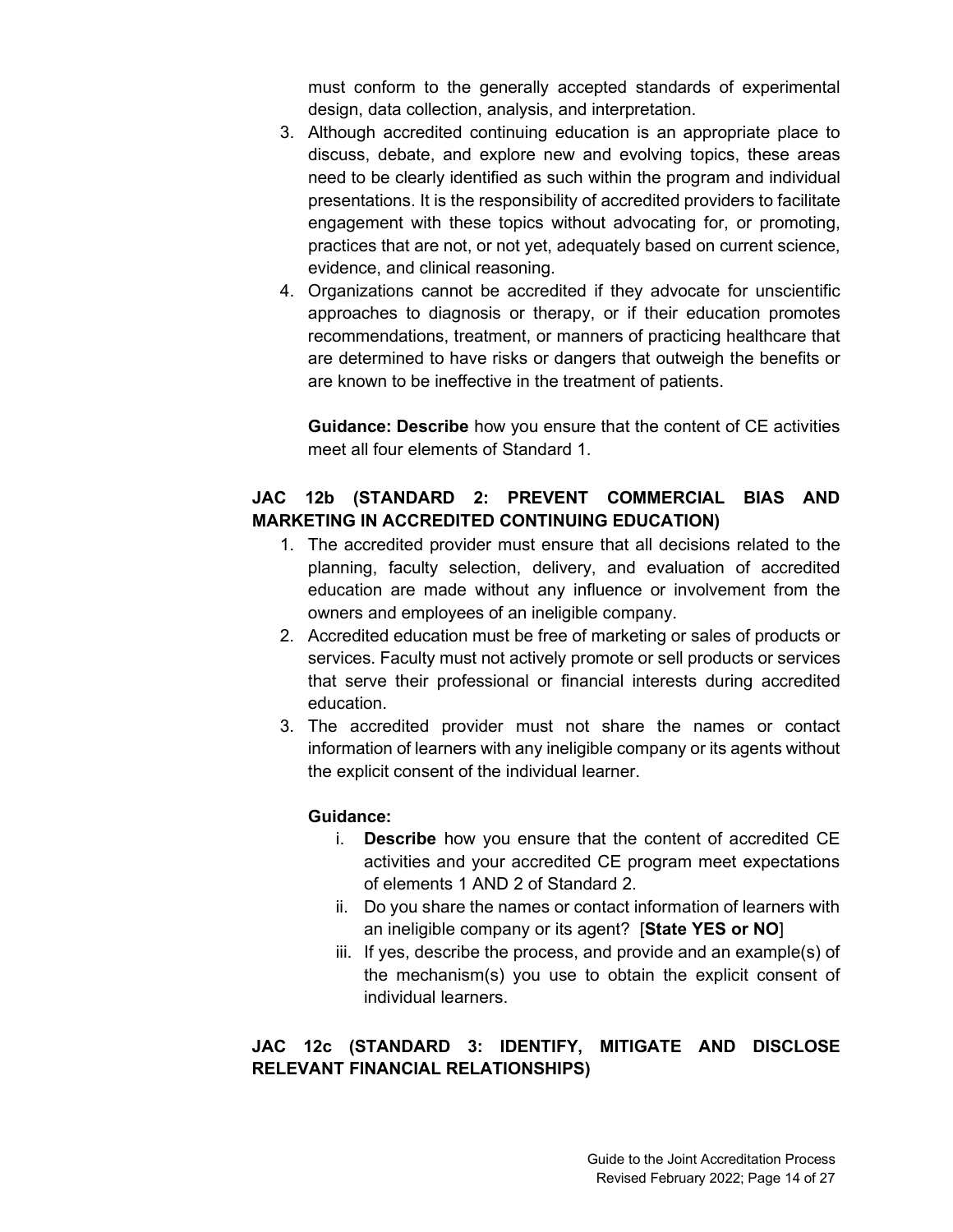**3.1. Collect information:** Collect information from all planners, faculty, and others in control of educational content about all their financial relationships with ineligible companies within the prior 24 months. There is no minimum financial threshold; individuals must disclose all financial relationships, regardless of the amount, with ineligible companies. Individuals must disclose regardless of their view of the relevance of the relationship to the education. Disclosure information must include:

a. The name of the ineligible company with which the person has a financial relationship.

b. The nature of the financial relationship. Examples of financial relationships include employee, researcher, consultant, advisor, speaker, independent contractor (including contracted research), royalties or patent beneficiary, executive role, and ownership interest. Individual stocks and stock options should be disclosed; diversified mutual funds do not need to be disclosed. Research funding from ineligible companies should be disclosed by the principal or named investigator even if that individual's institution receives the research grant and manages the funds.

### **Guidance:**

- i. **Describe** how you collect information from all planners, faculty and others in control of educational content about all their relevant financial relationships with ineligible companies.
- ii. **Describe** how you collect information from all planners, faculty and others in control of educational content about all their financial relationships with ineligible companies for activities that will be available to learners or implemented beginning January 1, 2022.
- iii. **Submit a single example of** each of the form(s) or mechanisms that you use or will use to collect this information to meet the expectations of Standard 3.1 as of no later than January 1, 2022. The example(s) should demonstrate:
	- a. that this/these mechanism(s) include the complete definition of an ineligible company.
	- b. that the individual completing the form/mechanism is instructed to include ALL financial relationships with ineligible companies for the prior 24 months.

**3.2. Exclude owners or employees of ineligible companies:** Review the information about financial relationships to identify individuals who are owners or employees of ineligible companies. These individuals must be excluded from controlling content or participating as planners or faculty in accredited education. There are three exceptions to this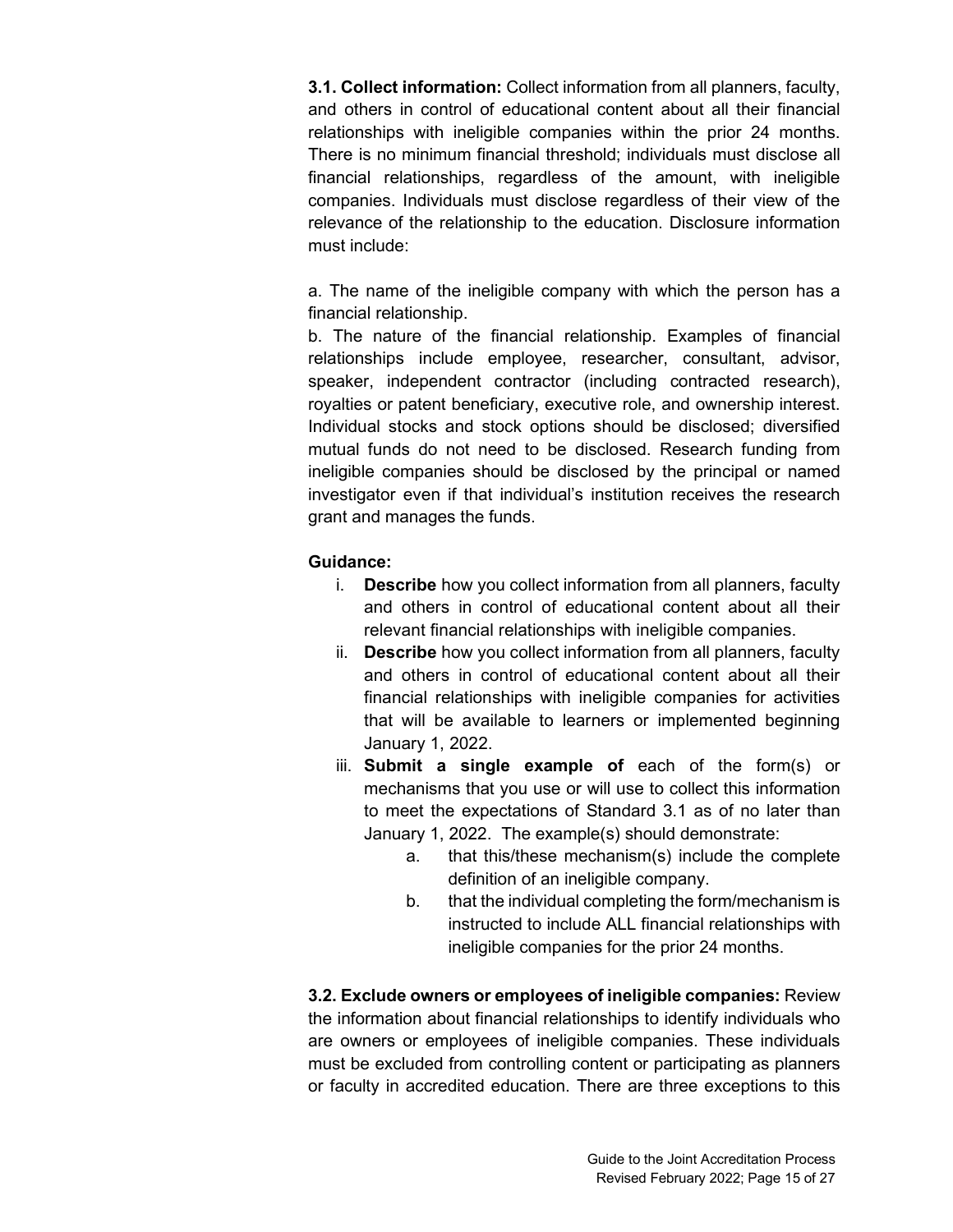exclusion—employees of ineligible companies can participate as planners or faculty in these specific situations:

a. When the content of the activity is not related to the business lines or products of their employer/company.

b. When the content of the accredited activity is limited to basic science research, such as pre-clinical research and drug discovery, or the methodologies of research, and they do not make care recommendations.

c. When they are participating as technicians to teach the safe and proper use of medical devices, and do not recommend whether or when a device is used.

### **Guidance:**

- i. Does your organization use employees or owners of ineligible companies in its accredited CE activities? [**State YES or NO**]
- ii. If yes, **describe** how you meet the expectations of Standard 3.2 (a-c).

**3.3 Identify relevant financial relationships: Describe** the process you use to determine which financial relationships are relevant to the educational content.

**3.4 Mitigate relevant financial relationships: Describe** the methods/steps you use to mitigate all relevant financial relationships appropriate to the role(s) of individuals in control of content. Note that the methods/steps used for planners are likely different than those used for faculty.

# **3.5 Disclose all relevant financial relationships to learners:**

- iii. **Describe** the ways in which you inform learners of the presence or absence of relevant financial relationships of all individuals in control of content.
- iv. **Describe** what you will do after January 1, 2022 to ensure that learners are informed that all relevant financial relationships have been mitigated.

# **JAC 12d (STANDARD 4: MANAGE COMMERCIAL SUPPORT APPROPRIATELY)**

#### **4: Manage commercial support appropriately:**

i. Does your organization accept, or plan to accept commercial support [defined as financial or in-kind support from ineligible companies]? [**State YES or NO**]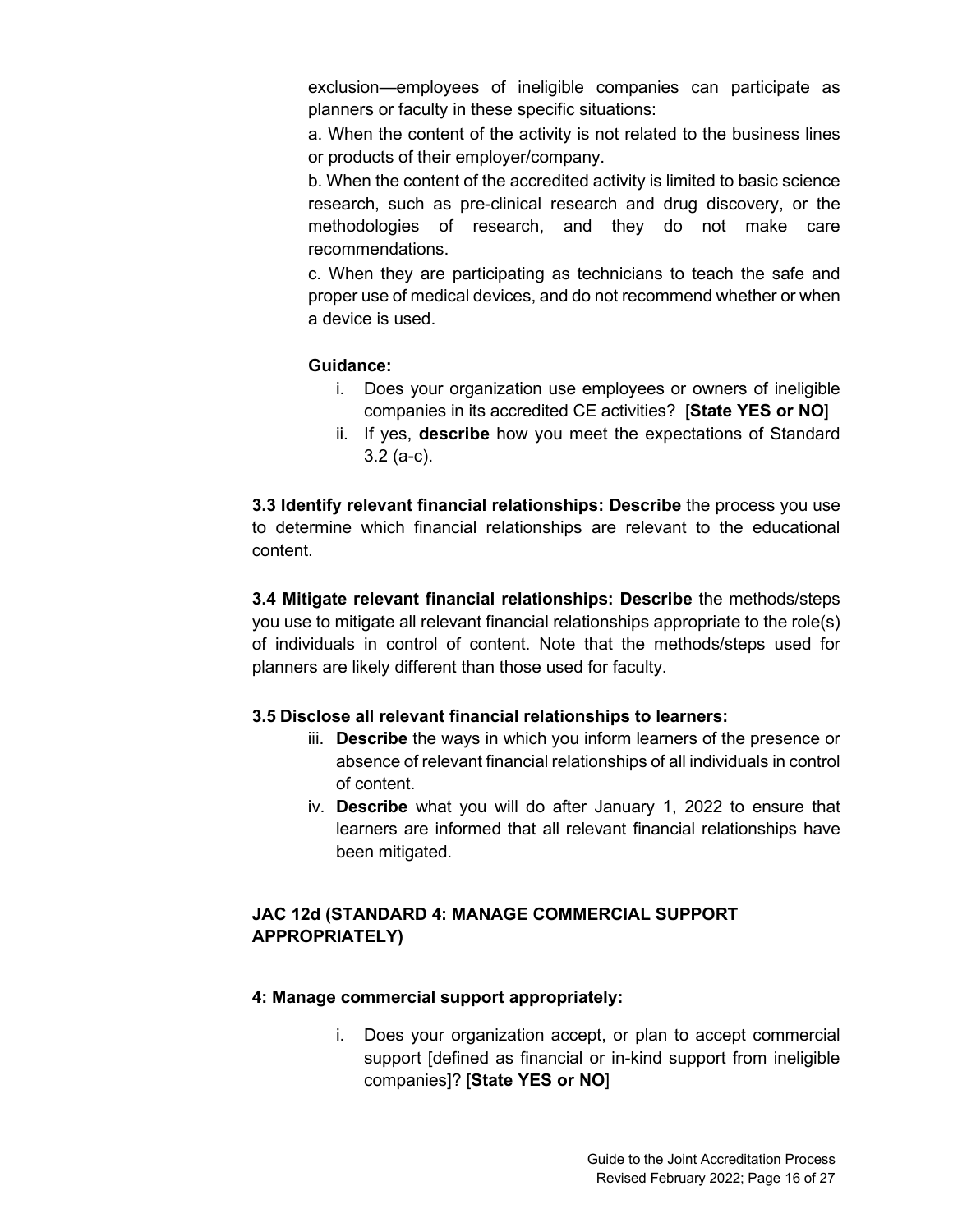ii. If YES to (i): **describe** how your organization meets the expectations of all four elements of [Standard 4.](https://accme.org/accreditation-rules/standards-for-integrity-independence-accredited-ce/standard-4-manage-commercial-support-appropriately) If NO to (i) continue to question 5.

# **STANDARD 5: MANAGE ANCILLARY ACTIVITIES OFFERED IN CONJUNCTION WITH ACCREDITED CONTINUING EDUCATION**

# **5: Manage ancillary activities appropriately:**

- i. Does your organization offer ancillary activities, including advertising, sales, exhibits, or promotion for ineligible companies and/or nonaccredited education in conjunction with your accredited CE activities? [State YES or NO]
- ii. If yes, describe how your organization meets the expectations of all three elements of [Standard 5.](https://accme.org/accreditation-rules/standards-for-integrity-independence-accredited-ce/standard-5-manage-ancillary-activities-offered-conjunction-accredited)

# **III. Joint Accreditation with Commendation (OPTIONAL)**

### **A. Description**

Joint Accreditation offers accredited organizations the option of demonstrating compliance with a menu of criteria that go beyond the core Joint Accreditation Criteria (JAC 1-12) noted above. These optional criteria seek to provide additional incentive as well as encouragement to providers to expand their reach and impact in the IPCE/CE environment.

**NOTE:** The opportunity to seek and achieve Joint Accreditation with Commendation is optional, and none of the commendation criteria are required. If the provider chooses to submit for commendation, an additional 50 pages may be submitted in the self-study document.

#### **B. Menu Structure**

Joint Accreditation uses a menu structure for organizations seeking commendation in order to create flexibility, reflect the diversity of the IPCE community, and offer a pathway for all provider types to achieve commendation. To achieve commendation, providers need to demonstrate compliance with JAC 1– 12 and any seven (7) of the 13 commendation criteria.

#### **C. Critical Elements and Standards for Compliance (Appendix 1)**

Critical elements and standards have been defined to be explicit about what demonstrates compliance with each of the commendation criteria. For those commendation criteria that are activity-based (where compliance is demonstrated through the planning, implementation, or evaluation of activities), providers will be expected to attest to meeting this expectation in at least 10% of their activities, including demonstration in some IPCE activities (Criteria JAC 13, 14, 18). For those commendation criteria that are organizational or project-based, the specific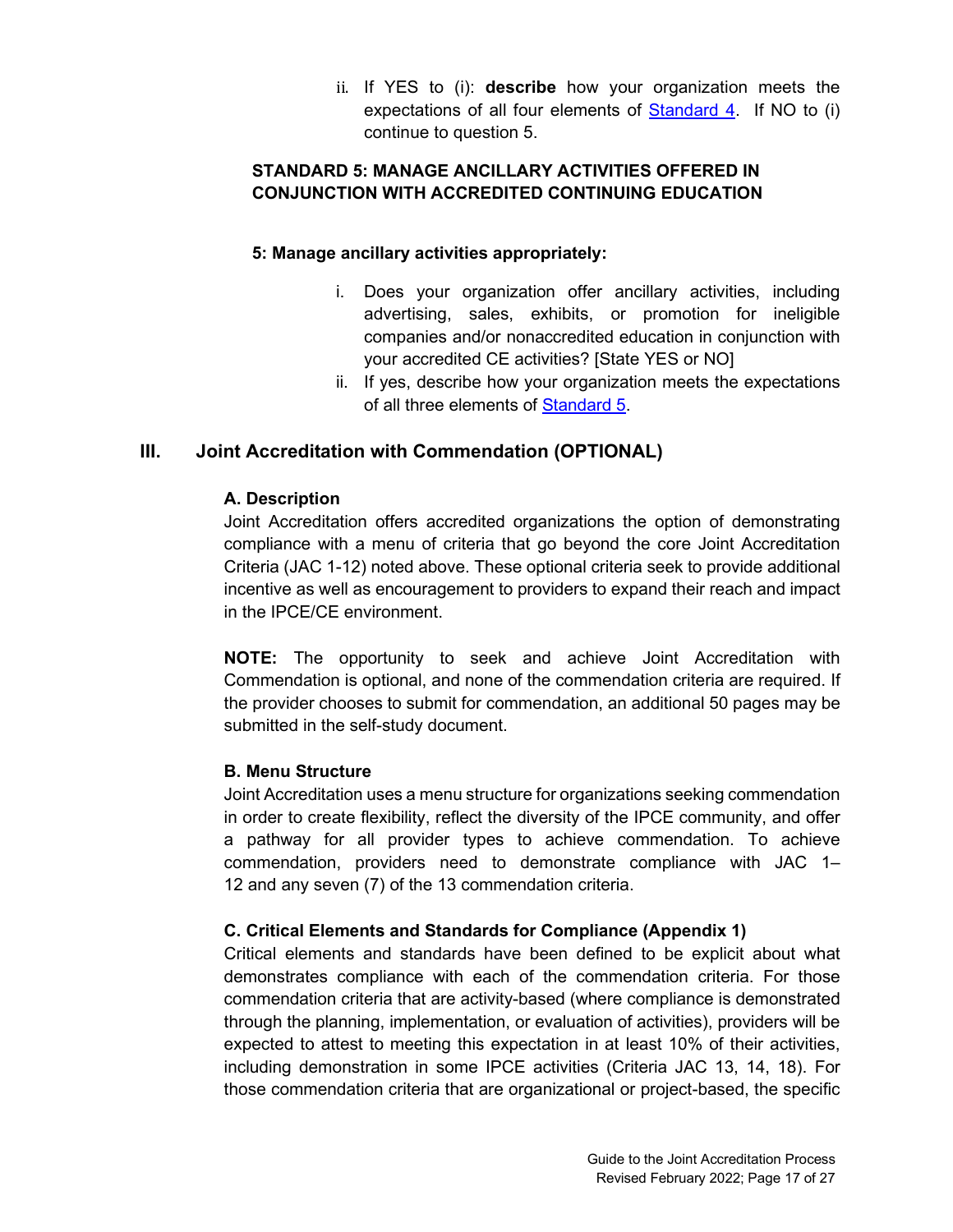number and type of examples required to demonstrate compliance has been defined in the critical elements and standards. Please note that one activity may be able to meet the expectations for multiple criteria. **Where the guidance asks for the submission of evidence, unless otherwise noted, please provide a brief narrative describing how each of the critical elements of that criterion are met.**

### **D. Eligibility**

Organizations are eligible to seek Joint Accreditation with Commendation if they are currently jointly accredited or they are seeking initial joint accreditation and have been previously accredited by at least one of the following: ACCME, ACPE, or ANCC.

### **E. Size**

Several criteria included in the Menu of Criteria for Joint Accreditation with Commendation take into consideration the size of the provider's organization as measured by the number of activities offered. For the purposes of evaluating providers for Joint Accreditation with Commendation, please indicate the Program Size by Activities per Term as follows:

- $\Box$  S (small): less than 39;
- $\Box$  M (medium): 40-100;
- $\Box$  L (large): 101-250;
- $\Box$  XL (extra-large):  $> 250$ .

#### **F. Criteria for Joint Accreditation with Commendation**

**JAC 13**: The provider engages patients as planners and teachers in accredited IPCE and/or CE.

#### **Guidance:**

**Describe** how the provider incorporates patients and/or public representatives as planners and teachers. **Attest** to meeting this criterion in at least 10% of activities during the accreditation term. **Submit evidence** for the required number of activities: S: 2; M: 4; L: 6, XL: 8.

**JAC 14**: The provider engages students of the health professions as planners and teachers in accredited IPCE and/or CE.

#### **Guidance:**

**Describe** how the provider engages students of any of the health professions as both planners and teachers. **Attest** to meeting this criterion in at least 10% of activities during the accreditation term. **Submit evidence** for the required number of activities: S: 2; M: 4; L: 6, XL: 8.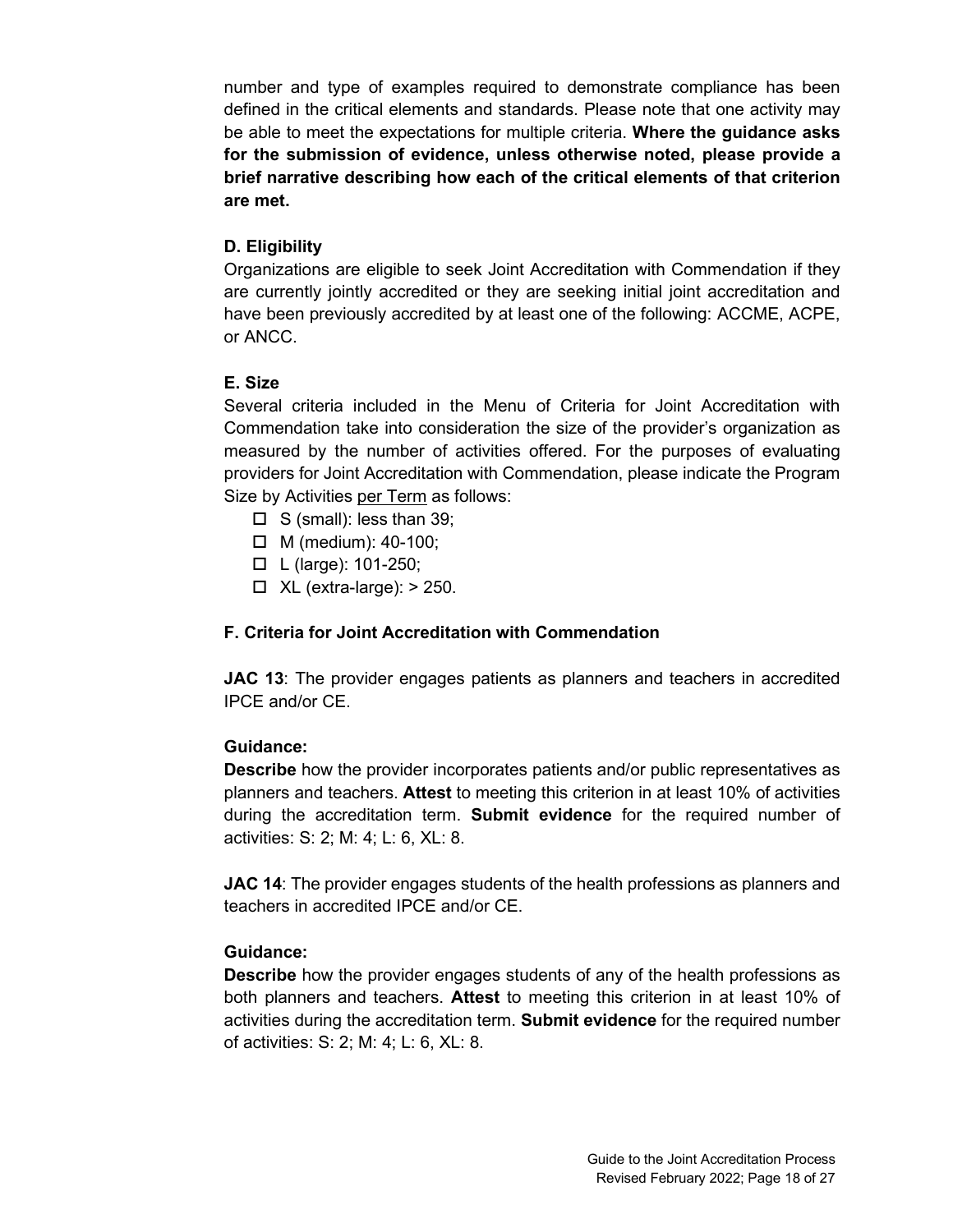**JAC 15:** The provider supports the continuous professional development of its own education team.

### **Guidance:**

**Describe** how the provider creates an IPCE-related continuous professional development plan for all members of the IPCE team that is based on needs assessment of the team. **Describe** the time and resources dedicated towards continuous professional development of the IPCE team. The learning plans should include some activities external to the provider. **Submit evidence** demonstrating that the plan has been implemented for the IPCE team during the accreditation term.

**JAC 16:** The provider engages in research and scholarship related to accredited IPCE and/or CE and disseminates findings through presentation or publication.

### **Guidance:**

**Describe** the scholarly pursuits relevant to IPCE undertaken by the provider during the accreditation term. **Submit** a description of two projects completed during the accreditation term and the dissemination method used for each.

**JAC 17:** The provider integrates the use of health and/or practice data of its own learners in the planning and presentation of accredited IPCE and/or CE.

## **Guidance:**

**Describe** how the provider teaches about collection, analysis, or synthesis of health/practice data. **Describe** how the provider uses health/practice data to teach about healthcare improvement. **Submit evidence** demonstrating the incorporation of health and practice data into the provider's educational program with examples for the required number of activities: S: 2; M: 4; L: 6, XL: 8.

**JAC 18**: The provider identifies and addresses factors beyond clinical care (e.g., social determinants) that affect the health of patients and integrates those factors in to accredited IPCE and/or CE.

#### **Guidance:**

**Describe** how the provider teaches strategies that learners can use to achieve improvements in population health. **Attest** to meeting this criterion in at least 10% of activities (but no less than two) during the accreditation term. **Submit evidence** for the required number of activities: S: 2; M: 4; L: 6, XL: 8.

**JAC 19**: The provider collaborates with other organizations to address population health issues.

#### **Guidance:**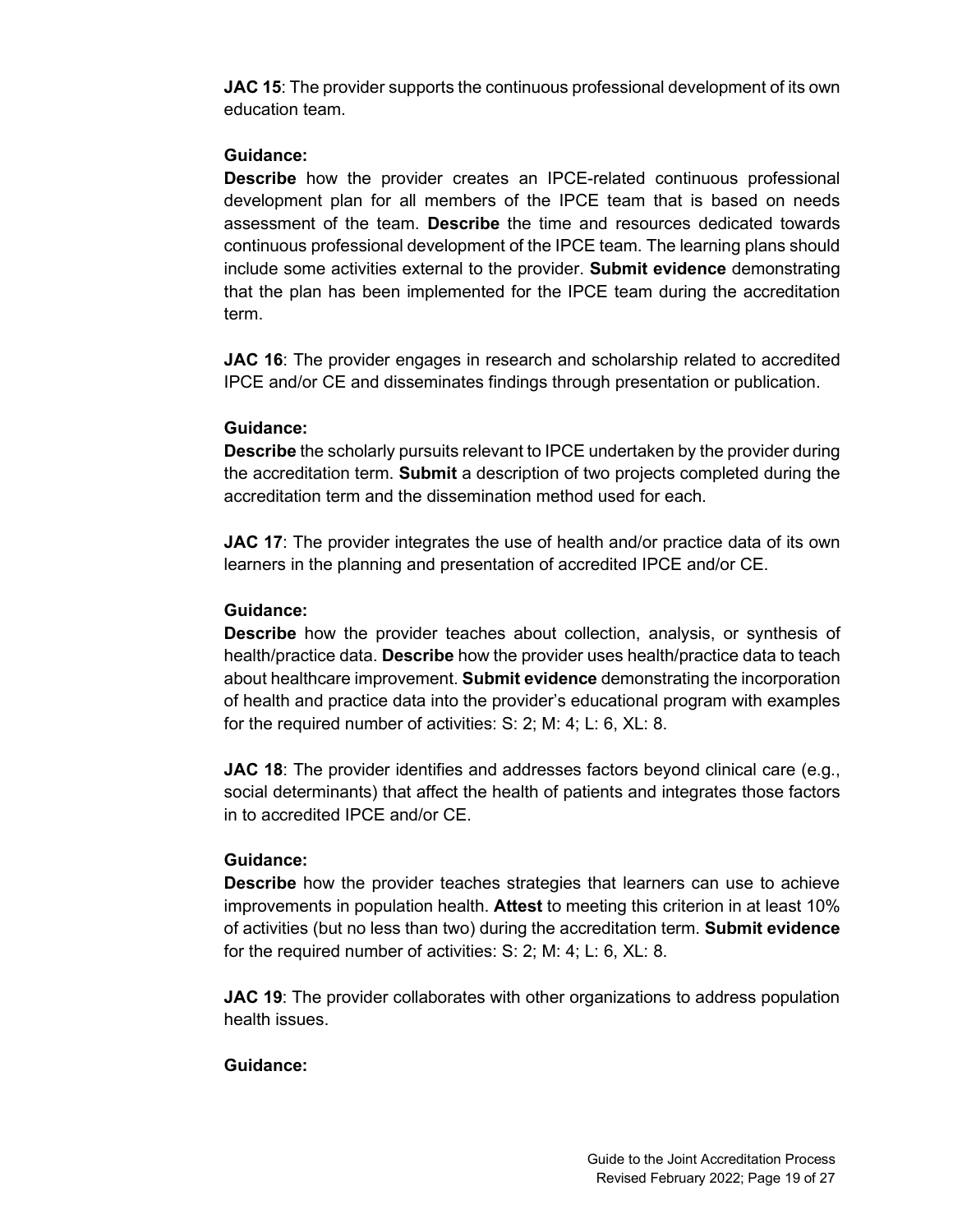**Describe** how the provider creates or continues collaborations with one or more healthcare or community organization. **Describe** how these collaborations augment the provider's ability to address population health issues. **Submit evidence** demonstrating the presence of collaborations that are aimed at improving population health with four examples from the accreditation term.

**JAC 20**: The provider designs accredited IPCE and/or CE (that includes direct observation and formative feedback) to optimize communication skills of learners.

#### **Guidance:**

**Submit Evidence** demonstrating the IPCE/CE activities that are designed to improve communication skills. **Describe** how the provider observed and evaluated communication skills (e.g., in person or video). **Describe** the process used to provide formative feedback to learners about their communication skills. **Submit evidence, including a sample of the feedback provided to learners in each activity example**, for the required number of activities: S: 2; M: 4; L: 6, XL: 8.

**JAC 21**: The provider designs accredited IPCE and/or CE (that includes direct observation and formative feedback) to optimize technical and procedural skills of learners.

#### **Guidance:**

**Submit Evidence** demonstrating the IPCE/CE activities that are designed to address technical and/or procedural skills. **Describe** how the provider observed and evaluated technical or procedural skills (e.g., in person or video). **Describe** the process used to provide formative feedback to learners about their technical or procedural skills. **Submit evidence, including a sample of the feedback provided to learners in each activity example**, for the required number of activities: S: 2; M: 4; L: 6, XL: 8

**JAC 22**: The provider creates and facilities the implementation of individualized learning plans.

#### **Guidance:**

**Describe** the framework of the individualized learning plan activity(ies), including how the provider tracks the repeated engagement of the learner/team with a longitudinal curriculum plan over weeks or months. **Describe** how individualized feedback is provided to the learner/team to close practice gaps. Include two examples of this feedback. **List** the number and professions of learners and/or teams who participated in the individualized learning plan(s) with repeated engagement and feedback demonstrating that the provider has met or exceeded the number of learners or teams based on program size\*. **Attest** to the accuracy of the numbers provided.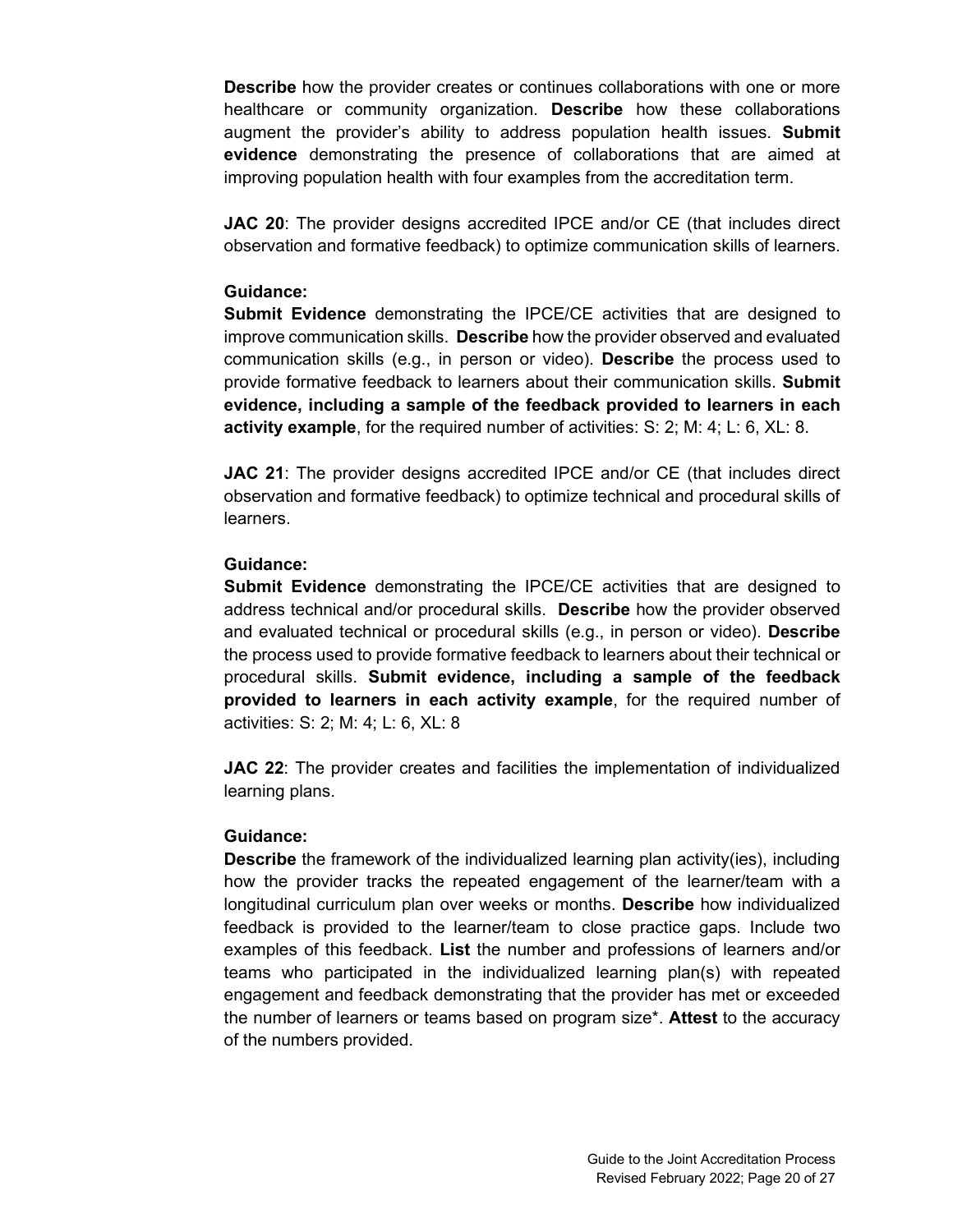\*S: 25 learners or 5 teams; M: 75 learners or 10 teams; L: 125 learners or 15 teams; XL 200 learners or 20 teams.

**JAC 23**: The provider demonstrates improvement in the performance of healthcare teams as a result of its overall IPCE program.

### **Guidance:**

**Describe** how the provider measures performance changes of teams. **Describe**  improvements in the performance of teams documented by the provider as a result of the IPCE/CE activities offered. **Attest** to meeting this criterion in at least 10% of activities (but no less than two) during the most recent accreditation term**. Submit evidence** for this many activities: S: 2; M: 4; L: 6; XL, based the number program size, measured by number of activities in the most recent term: S (small): <39; M (medium): 40 -100; L (large): 101-250; XL (extra-large): >250

**JAC 24:** The provider demonstrates healthcare quality improvement achieved through the involvement of its overall IPCE program.

#### **Guidance:**

**Describe** how the IPCE program contributes to improvements in processes of care or system performance**. Describe** how the provider collaborates in the process of healthcare quality improvement. **Submit evidence** demonstrating at least two healthcare quality improvements related to the IPCE program during the accreditation term.

**JAC 25**: The provider demonstrates the positive impact of its overall IPCE program on patients or their communities.

# **Guidance:**

**Describe** how the provider collaborates in the process of improving patient or community health. **Describe** how the provider contributes to improvement in patient or community outcomes. **Submit evidence** demonstrating at least two improvements in patient or community health in areas related to the IPCE program during the accreditation term.

# <span id="page-20-0"></span>5. ACTIVITY FILE REVIEW MATERIALS: CONTENT, STRUCTURE AND FORMAT

# <span id="page-20-1"></span>A. SELECTION OF ACTIVITIES FOR REVIEW

Based on the completed CE Activity List provided, nine (9) activities will be selected for review. Providers will be notified via email of the activities that have been selected.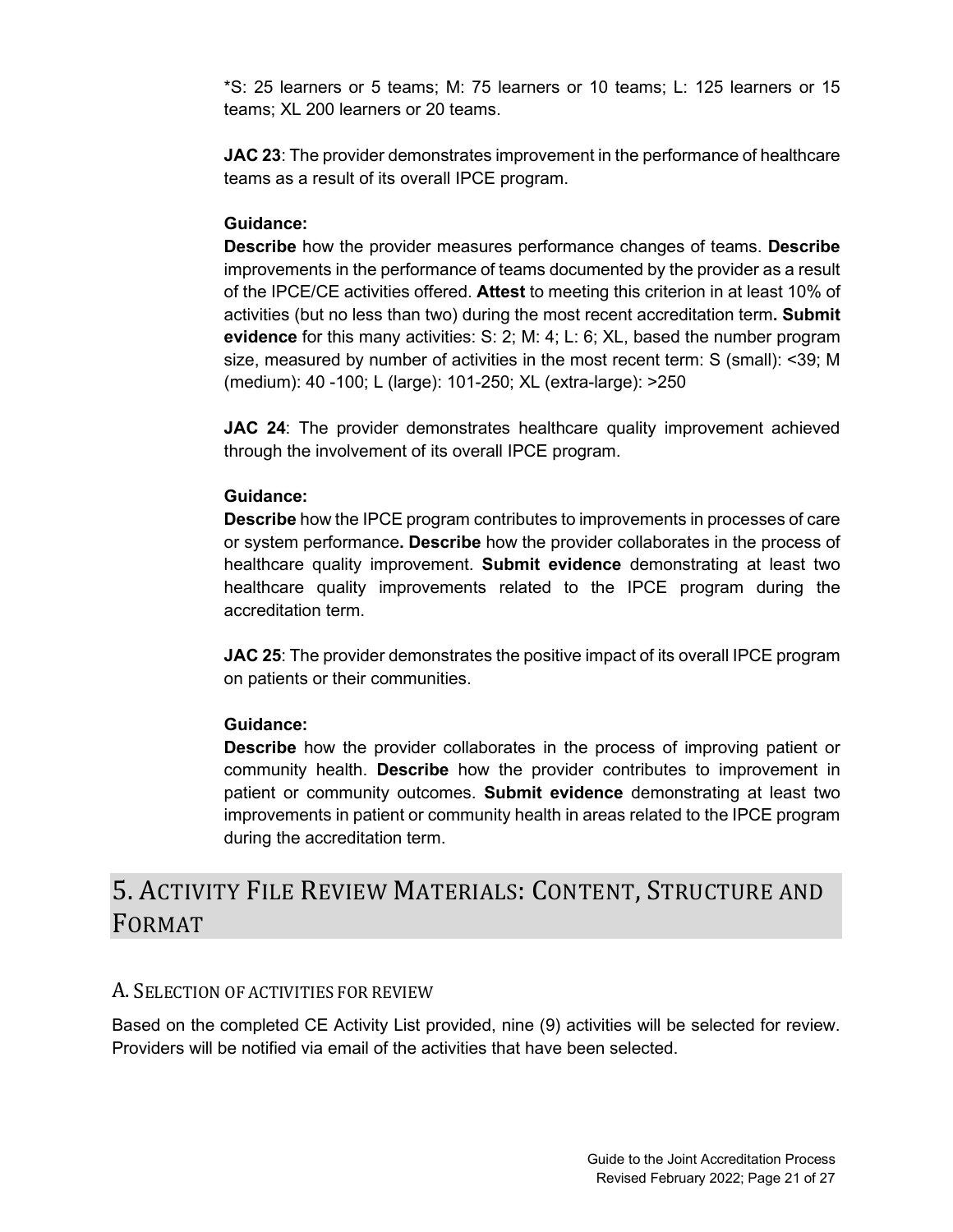If the provider is being reviewed for reaccreditation, and a mixture of interprofessional and single profession activities are offered by the provider, then the sample of nine (9) total activities will be split in the following way  $-$  six (6) interprofessional and three (3) single profession activities, if applicable.

# <span id="page-21-0"></span>B. CONTENTS OF ACTIVITY FILE REVIEW MATERIALS

The activity file review allows providers to demonstrate compliance with the Joint Accreditation criteria and offers providers an opportunity to reflect on its CE practices.

Materials that demonstrate compliance with the Joint Accreditation expectations may result from work done for individual activities or as part of the overall CE program. Meeting minutes and strategic planning documents are two examples of materials that might help a provider show how an activity meets expectations with evidence not directly related to a specific CE activity.

# <span id="page-21-1"></span>*NOTE: EXPECTATIONS FOR REGULARLY SCHEDULED SERIES (RSS)*

A provider that produces Regularly Scheduled Series (RSS) must ensure that its program of RSSs contributes to fulfilling the provider's CE mission, fulfills the joint accreditation requirements, and manifests the provider's engagement with the system in which it operates – just like any other activity type. Like all other activity types, RSSs may be selected for demonstration of compliance with the accreditation criteria. If an RSS is selected, the organization is asked to submit evidence from at least 25% of the sessions that make up the RSS as the activity file.

# <span id="page-21-2"></span>C. INSTRUCTIONS FOR PREPARING ACTIVITY FILE MATERIALS FOR REVIEW

Prepare and submit evidence according to the specifications outlined below; Activity files will be returned if they do not comply with these requirements.

# **Submit Evidence Using the Joint Accreditation Performance-in-Practice Structured Abstract**

Applicants must compile an "activity file" for each activity selected for review. Each activity file should include a completed structured abstract form. Information regarding the activity is collected in the Joint Accreditation Performance-in-Practice Structured Abstract which may be downloaded from the Joint Accreditation website. The abstract form is a WORD document found in the main ribbon under "Apply"/"Forms and Download". Using the Structured Abstract, you will complete text-limited fields, tables, and attach evidence that verifies the activity meets the Joint Accreditation requirements. You will then save each document as an Adobe PDF file, including the required "attachments". Each attachment included as pages bookmarked directly within the PDF file. You will need to use Adobe Acrobat to bookmark the files.

<span id="page-21-3"></span>Each selected activity needs to be submitted as one (1) PDF file, for a total of nine (9) individual PDF activity files. Each PDF file must include the completed Joint Accreditation Performance-in-Practice Structured Abstract form and required attachments.

As a service to the American Medical Association (AMA), the Joint Accreditation process collects evidence of the use of the *AMA PRA Category 1 CreditTM* statement and designation of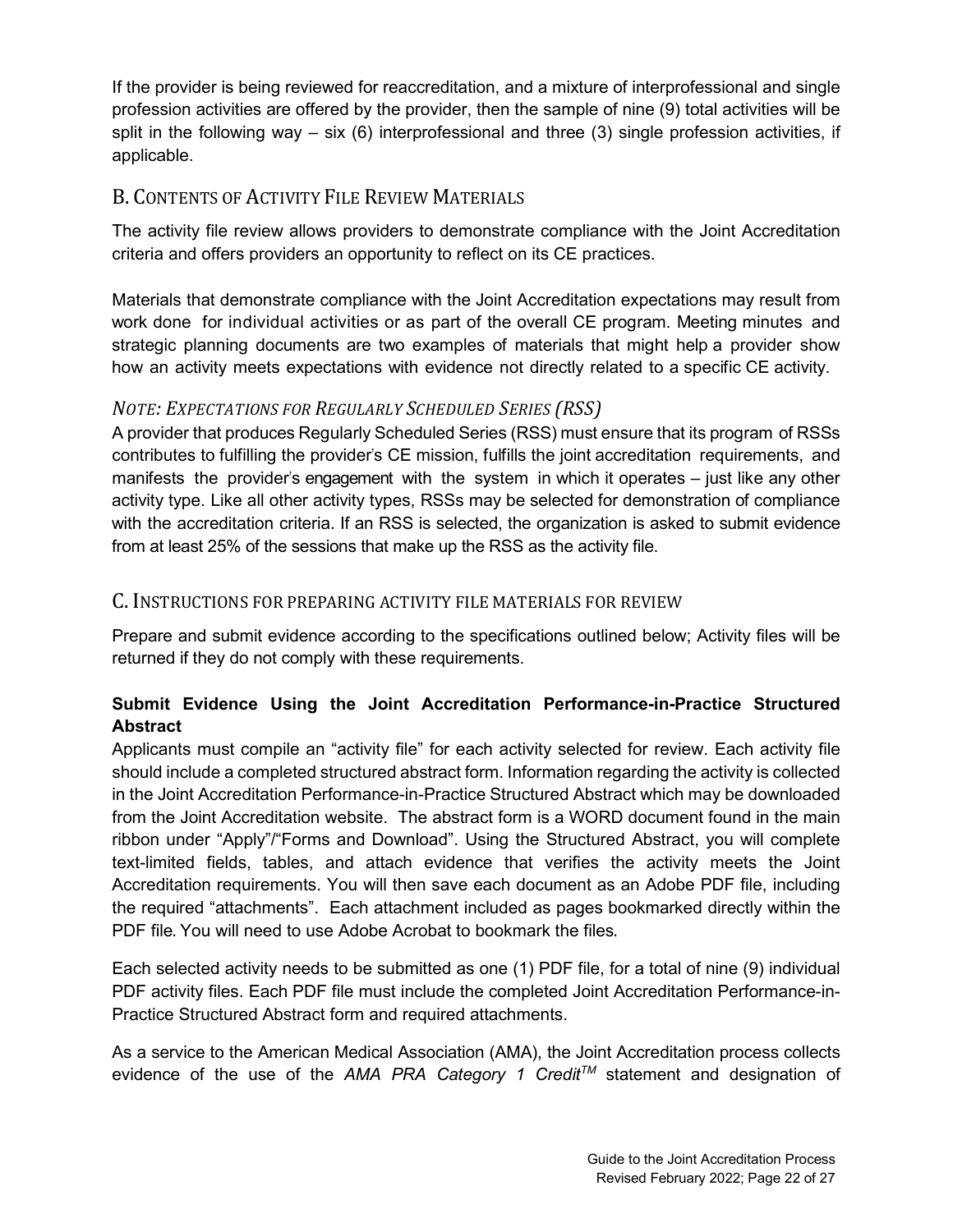Skill/Procedure level (if applicable). This information will *not* be considered as part of your Joint Accreditation decision.

Assemble one separate PDF file that includes the name of your organization (no acronyms or abbreviations) and AMA PRA credit in its file name. Include, for each of the activities that were selected for performance-in-practice review (i.e., the nine activities), the evidence of your organization's use of the:

- *AMA PRA Category 1 Credit™* Designation Statement by submitting a copy of the page of the brochure or handout which indicates the AMA's PRA statement
- AMA New Skills and Procedures Levels (if applicable)

This one PDF file should include the labeled evidence from all activities that were selected for performance-in-practice review for Joint Accreditation that were designated for *AMA PRA Category 1 Credit™*.

# <span id="page-22-0"></span>6. SUBMITTING MATERIALS FOR REVIEW

# <span id="page-22-1"></span>SUBMIT ONLINE USING *HIGHTAIL*

Joint Accreditation asks that you submit your materials electronically as 11 separate PDF files **(1 self-study file, 9 individual activity files, and 1 AMA PRA credit file, if applicable)** via the Joint Accreditation Hightail online application. Please follow the instructions below:

- 1. Visit the following website: **<http://www.hightail.com/u/JointAccreditation>**.
- 2. Select File: Either drag the file into the Hightail Uplink page or upload it (i.e., 'pick from your computer'). To upload, a pop-up window will appear that allows you to browse your computer to locate the file. Once the file is identified, click 'Open.'
- 3. Please complete the fields on the page as indicated below:
	- Full Name: List full name of the individual who is responsible for the report. This person will serve as the contact person if Joint Accreditation staff experiences any issues with accessing the self-assessment report.
	- Email: List the email address for the individual who is responsible for the report.
	- Subject: The subject line should include the report type, provider name, and review cycle. (i.e. JA SS PharmRUs Cycle 1 or JA AF Hypertension Guidelines Cycle 1)

JA = Joint Accreditation SS = Self Study AF = Activity File Title

- Message: Please use this optional section to provide us with special instructions, passwords (if document is password protected), etc. to minimize any confusion regarding your report. If you have additional questions or concerns, please contact [info@jointaccreditation.org.](mailto:info@jointaccreditation.org)
- 4. Once you've completed step 3, please click 'SEND' (Note: it may take 1-2 minutes to send your file depending on its size and the speed of your internet connection). Once the file has been sent successfully, you will receive an email confirming the transmission.

Please contact [info@jointaccreditation.org](mailto:info@jointaccreditation.org) if you have any questions.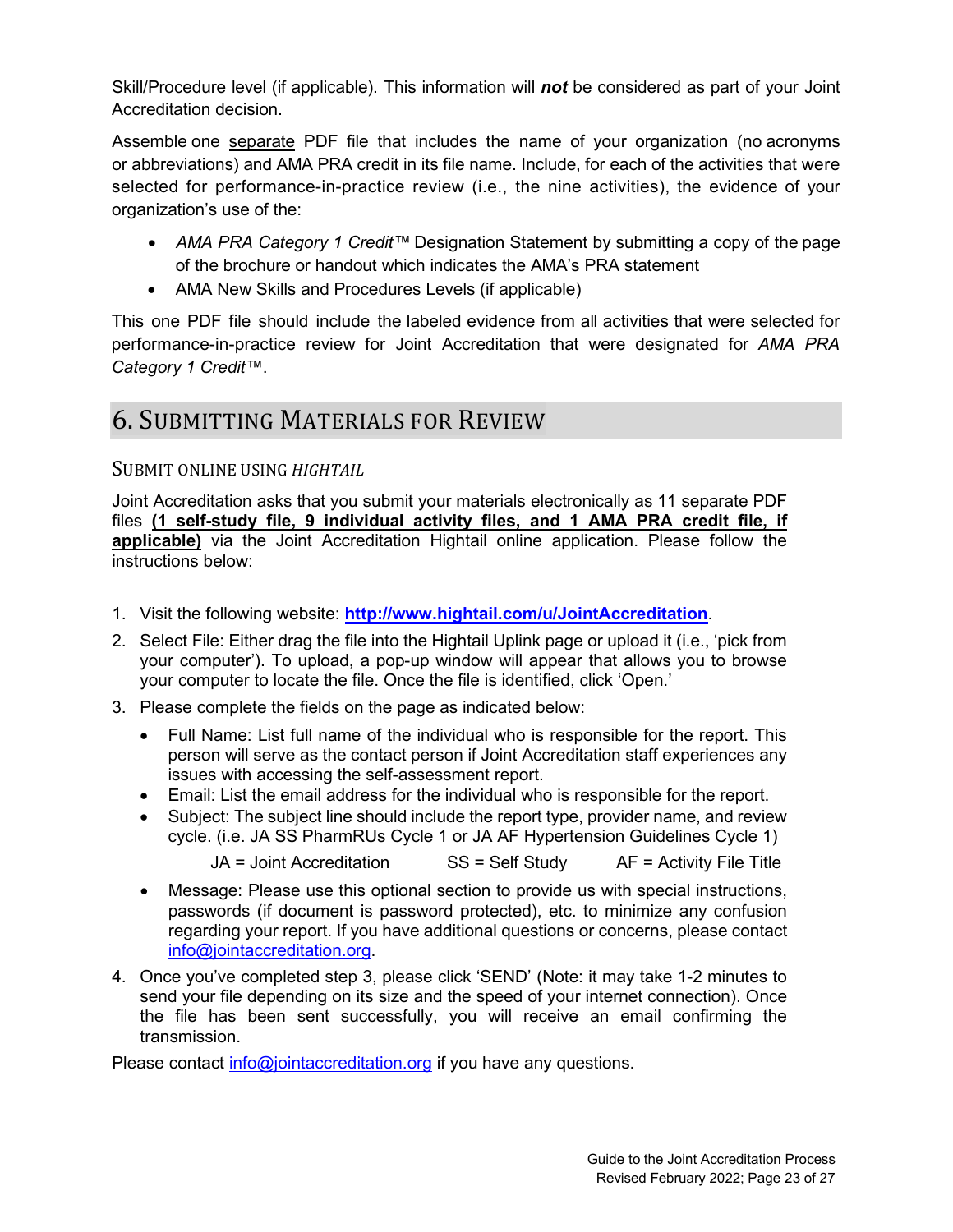*The provider should retain a duplicate set of all materials at their offices for its own reference. Materials not submitted according to required specifications may be returned at the provider's expense. This may result in a delay in the accreditation review process, additional fees, and may impact the organization's accreditation status. Particularly important format considerations are bookmarking, length of the self-study report, and pagination.*

# <span id="page-23-0"></span>7. ACCREDITATION INTERVIEW

The interview offers opportunities for both the provider and the survey team. The interview allows the provider to: (1) discuss its CE program, overall CE program evaluation, and selfstudy report and (2) clarify information described and shared in the self-study report and activity files. The interview offers opportunities for the survey team to: (1) ensure that any questions regarding the provider's procedures or practices are answered and (2) ensure that the survey team has complete information about the provider's organization with which to formulate a report to the Joint ARC and the ACCME, ACPE and ANCC Governing bodies.

The Joint Accreditation survey team will not provide feedback on compliance, nor will it provide the organization with a summary of findings or an assessment of the expected outcome of the accreditation review. The organization's compliance, findings, and the outcome of the accreditation review are determined by the governing bodies of the ACCME, ACPE, and ANCC based on the recommendations of the Joint ARC.

## <span id="page-23-1"></span>INTERVIEW FORMATS

The interviews are a dialogue directed by the survey team with staff of the provider. Interviews will last approximately 90 minutes, which provides ample time to verify, clarify, and amplify the self-study report documentation. The standard format for Joint Accreditation survey interviews is via video conference.

#### <span id="page-23-2"></span>SCHEDULING THE INTERVIEW

Interviews will be scheduled based on availability of the Joint Accreditation survey team in consultation with the provider.

# <span id="page-23-3"></span>8. DECISION-MAKING PROCESS

Compliance findings and the outcome of the accreditation review are determined by the Joint Accreditors based on the data and information collected in the accreditation process. The Joint Accreditors will also consider data from monitoring issues, if such data are applicable to the provider. The data and information are analyzed and synthesized by the Joint ARC. The Joint ARC makes recommendations on findings and status which are forwarded for action by the Governing Boards of the ACCME, ACPE and ANCC, which provide decisions on Joint Accreditation twice per year (generally, in July and December).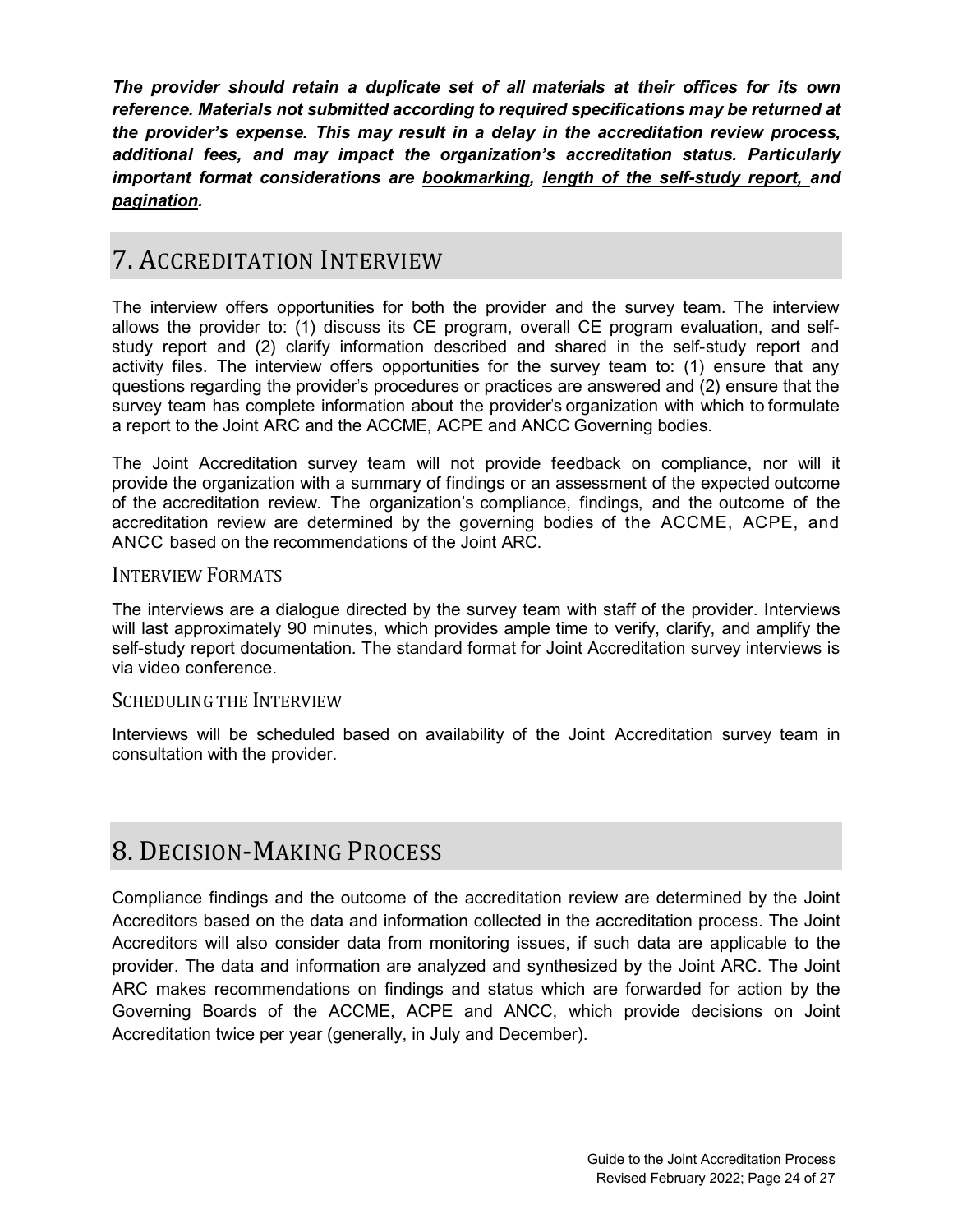This multi-tiered system of review provides the checks and balances necessary to ensure fair and accurate decisions. The fairness and accuracy of Joint Accreditation decisions are also enhanced by the Joint Accreditor's use of a criterion-referenced decision-making system. Accreditation decision letters are sent to providers via mail following the decisions of the three Governing Boards.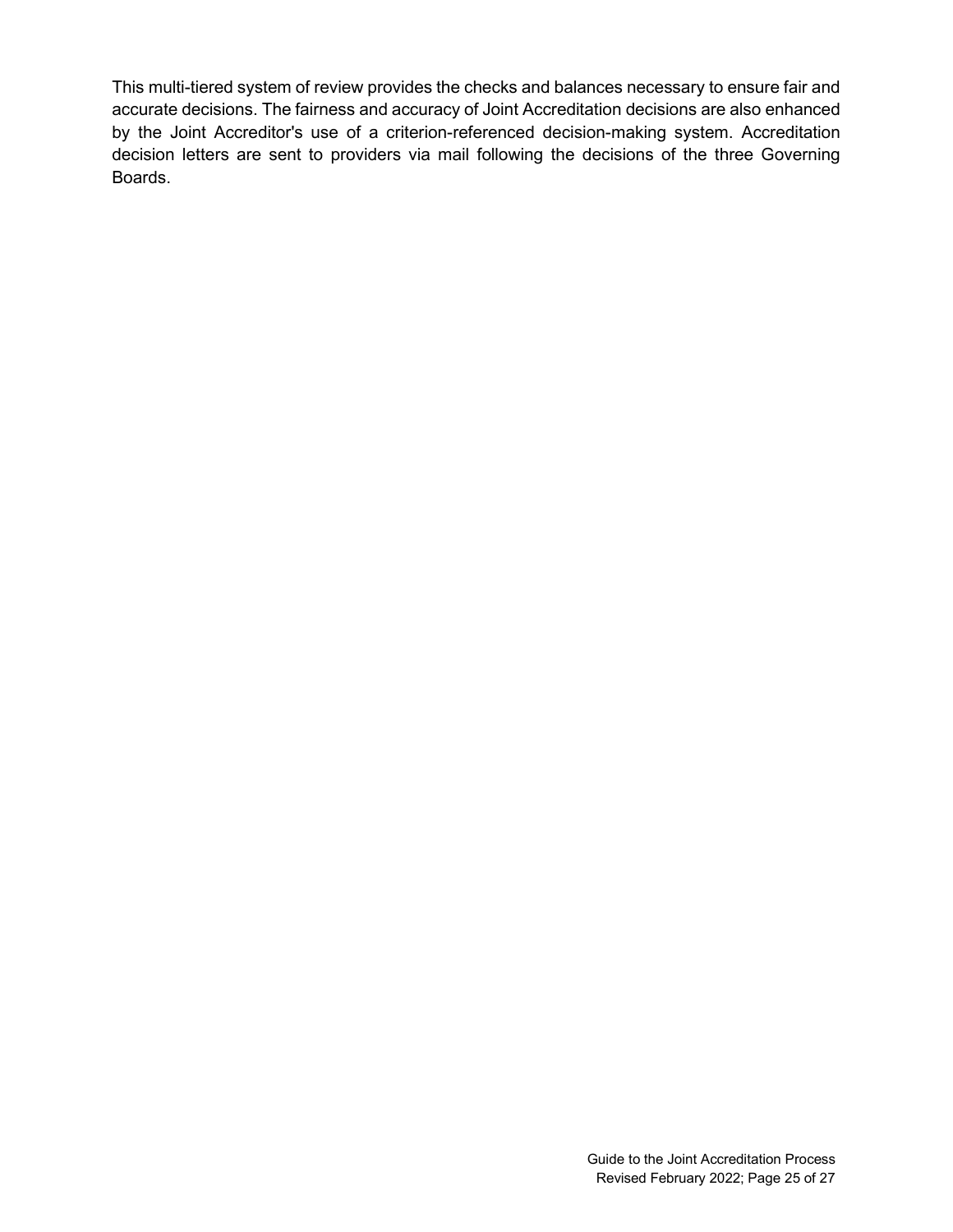| <b>Criterion</b> |                                                                                                                                                       | <b>Rationale</b>                                                                                                                                                                                                                                                                                                                                                                                                                                                                                                                  | <b>Critical Elements</b>                                                                                                                                                                                                                                                                                                                                                              | <b>The Standard</b>                                                                                                                                                                                                                         |
|------------------|-------------------------------------------------------------------------------------------------------------------------------------------------------|-----------------------------------------------------------------------------------------------------------------------------------------------------------------------------------------------------------------------------------------------------------------------------------------------------------------------------------------------------------------------------------------------------------------------------------------------------------------------------------------------------------------------------------|---------------------------------------------------------------------------------------------------------------------------------------------------------------------------------------------------------------------------------------------------------------------------------------------------------------------------------------------------------------------------------------|---------------------------------------------------------------------------------------------------------------------------------------------------------------------------------------------------------------------------------------------|
| <b>JAC 13</b>    | The provider<br>engages patients<br>as planners and<br>teachers in<br>accredited<br>interprofessional<br>continuing<br>education (IPCE)<br>and/or CE. | Accredited continuing education (CE) is enhanced<br>when it incorporates the interests of the people who are<br>served by the healthcare system. This can be<br>achieved when patients and/or public representatives<br>are engaged in the planning and delivery of CE. This<br>criterion recognizes providers that incorporate patient<br>and/or public representatives as planners and teachers<br>in the accredited program.                                                                                                   | $\square$ Includes planners who are<br>patients and/or public<br>representatives; AND<br>$\Box$ Includes teachers who are<br>patients and/or public<br>representatives.                                                                                                                                                                                                               | Attest to meeting this<br>criterion in at least 10% of<br>activities (but no less than<br>two for small providers)<br>during the accreditation term.<br>At review, submit evidence<br>for this many activities:*<br>S: 2; M: 4; L: 6; XL: 8 |
| <b>JAC 14</b>    | The provider<br>engages students<br>of the health<br>professions as<br>planners and<br>teachers in<br>accredited IPCE<br>and/or CE.                   | This criterion recognizes providers for building bridges<br>across the healthcare education continuum and for<br>creating an environment that encourages students of<br>the health professions and practicing healthcare<br>professionals to work together to fulfill their<br>commitment to lifelong learning. For the purpose of this<br>criterion, students refers to students of any of the health<br>professions, across the continuum of healthcare<br>education, including professional schools and graduate<br>education. | $\square$ Includes planners who are<br>students of the health professions;<br><b>AND</b><br>$\Box$ Includes teachers who are<br>students of the health professions.                                                                                                                                                                                                                   | Attest to meeting this criterion<br>in at least 10% of activities<br>(but no less than two) during<br>the accreditation term.<br>At review, submit evidence<br>for this many activities:*<br>S: 2; M: 4; L: 6; XL: 8                        |
| <b>JAC 15</b>    | The provider<br>supports the<br>continuous<br>professional<br>development of<br>its own education<br>team.                                            | The participation of IPCE professionals in their own<br>continuous professional development (CPD) supports<br>improvements in their CE programs and advances the<br>IPCE profession. This criterion recognizes providers<br>that enable their IPCE team to participate in CPD in<br>domains relevant to the IPCE enterprise. The IPCE<br>team are those individuals regularly involved in the<br>planning and development of IPCE/CE activities, as<br>determined by the provider.                                                | □ Creates an IPCE-related<br>continuous professional<br>development plan for all members<br>of its IPCE team; AND<br>$\square$ Learning plan is based on needs<br>assessment of the team; AND<br>$\square$ Learning plan includes some<br>activities external to the provider;<br><b>AND</b><br>$\square$ Dedicates time and resources for<br>the IPCE team to engage in the<br>plan. | At review, submit description<br>showing that the plan has<br>been implemented for the<br>IPCE team during the<br>accreditation term.                                                                                                       |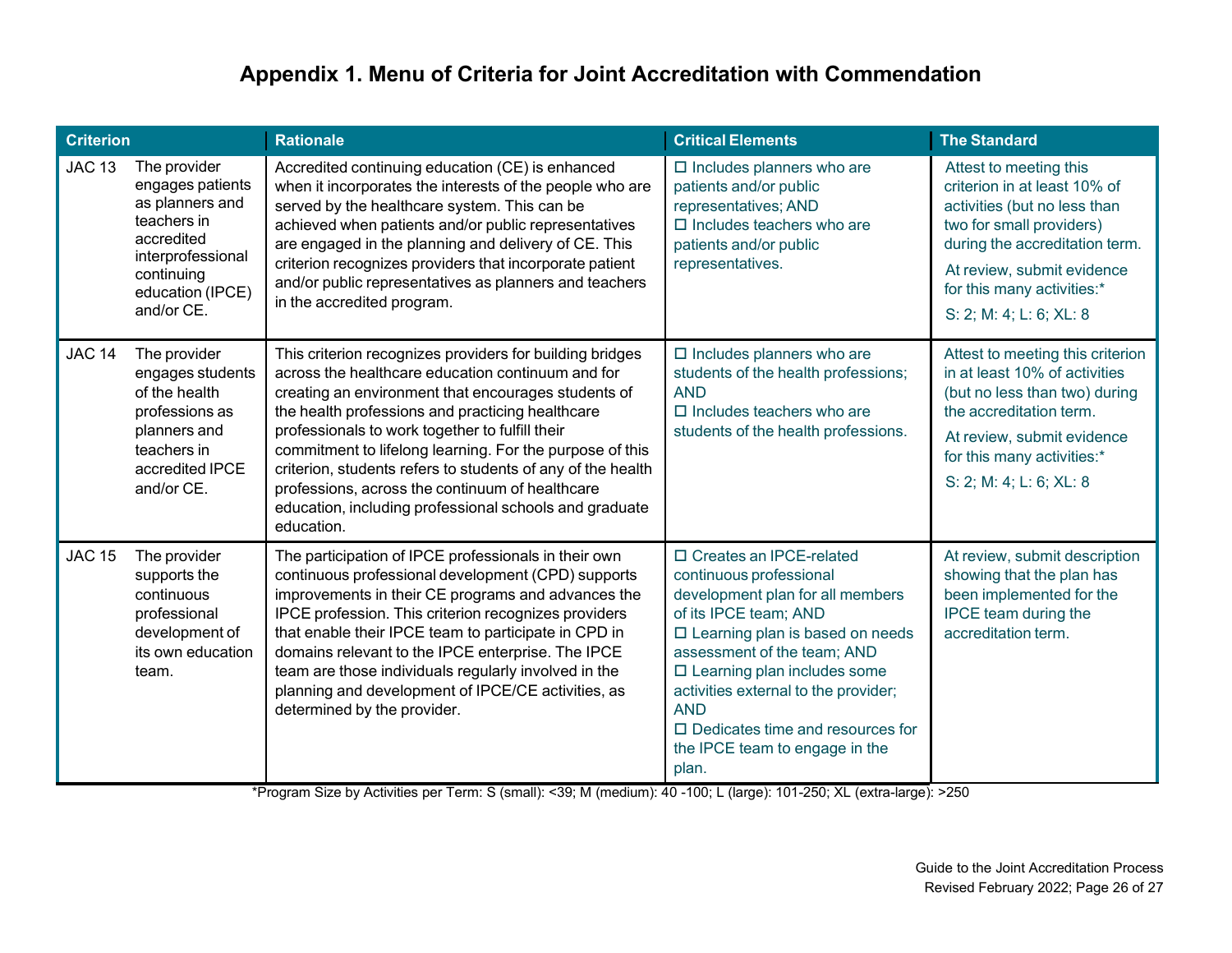| <b>Criterion</b> |                                                                                                                                                                                                                           | <b>Rationale</b>                                                                                                                                                                                                                                                                                                                                                                                                                                                                                                                                           | <b>Critical Elements</b>                                                                                                                                                     | <b>The Standard</b>                                                                                                                                                                                                           |
|------------------|---------------------------------------------------------------------------------------------------------------------------------------------------------------------------------------------------------------------------|------------------------------------------------------------------------------------------------------------------------------------------------------------------------------------------------------------------------------------------------------------------------------------------------------------------------------------------------------------------------------------------------------------------------------------------------------------------------------------------------------------------------------------------------------------|------------------------------------------------------------------------------------------------------------------------------------------------------------------------------|-------------------------------------------------------------------------------------------------------------------------------------------------------------------------------------------------------------------------------|
| <b>JAC 16</b>    | The provider engages<br>in research and<br>scholarship related to<br>accredited IPCE<br>and/or CE and<br>disseminates findings<br>through presentation<br>or publication.                                                 | Engagement by jointly accredited providers in the<br>scholarly pursuit of research related to the<br>effectiveness of and best practices in IPCE and/or CE<br>supports the success of the enterprise. Participation<br>in research includes developing and supporting<br>innovative approaches, studying them, and<br>disseminating the findings.                                                                                                                                                                                                          | □ Conducts scholarly pursuit relevant to<br>IPCE and/or CE; AND<br>□ Submits, presents, or publishes a<br>poster, abstract, or manuscript to or in a<br>peer-reviewed forum. | At review, submit<br>description of at least<br>two projects<br>completed during the<br>accreditation term and<br>the dissemination<br>method used for each.                                                                  |
| <b>JAC 17</b>    | The provider<br>advances the use of<br>health and practice<br>data for healthcare<br>improvement.                                                                                                                         | The collection, analysis, and synthesis of health and<br>practice data/information derived from the care of<br>patients can contribute to patient safety, practice<br>improvement, and quality improvement. Health and<br>practice data can be gleaned from a variety of<br>sources; some examples include electronic health<br>records, public health records, prescribing datasets,<br>and registries. This criterion will recognize providers<br>that use these data to teach about health informatics<br>and improving the quality and safety of care. | □ Teaches about collection, analysis, or<br>synthesis of health/practice data; AND<br>$\square$ Uses health/practice data to teach<br>about healthcare improvement.          | Demonstrate the<br>incorporation of health<br>and practice data into<br>the provider's<br>educational program<br>with examples from<br>this number of<br>activities:*<br>S: 2; M: 4; L: 6; XL: 8                              |
| <b>JAC 18</b>    | The provider identifies<br>and addresses factors<br>beyond clinical care<br>(e.g., social<br>determinants) that<br>affect the health of<br>patients and<br>integrates those<br>factors into accredited<br>IPCE and/or CE. | This criterion recognizes providers for expanding their<br>IPCE and CE programs beyond clinical care<br>education to address factors affecting the health of<br>populations. Some examples of these factors include<br>health behaviors; economic, social, and<br>environmental conditions; healthcare and payer<br>systems; access to care; health disparities; or the<br>population's physical environment.                                                                                                                                              | $\square$ Teaches strategies that learners can<br>use to achieve improvements in<br>population health                                                                        | Attest to meeting this<br>criterion in at least<br>10% of activities (but<br>no less than two)<br>during the<br>accreditation term.<br>At review, submit<br>evidence for this many<br>activities:*<br>S: 2; M: 4; L: 6; XL: 8 |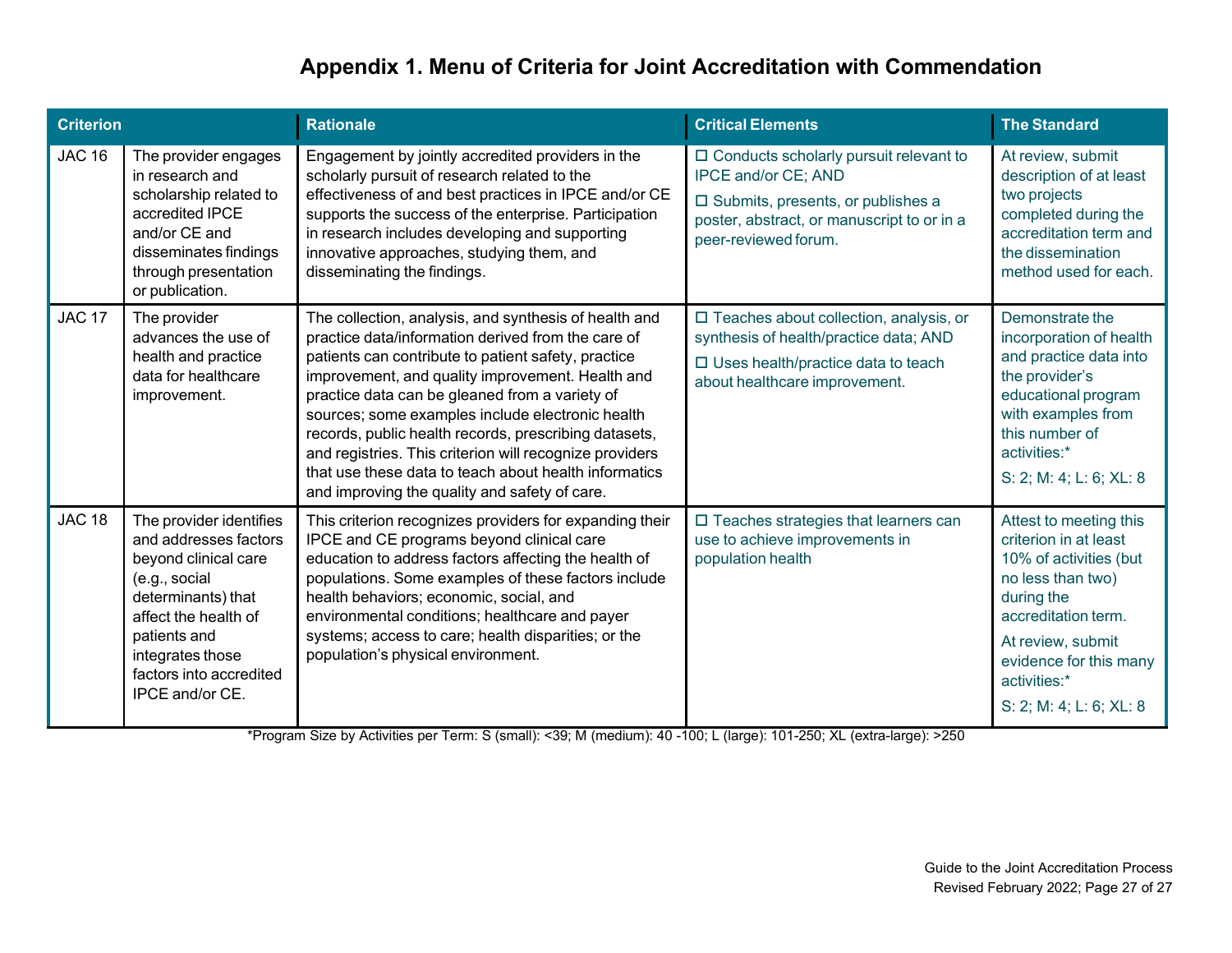| <b>Criterion</b> |                                                                                                                                                                                                                            | <b>Rationale</b>                                                                                                                                                                                                                                                                                                                                                                                                                                                                             | <b>Critical Elements</b>                                                                                                                                                                                                                                                                              | <b>The Standard</b>                                                                                                                                  |
|------------------|----------------------------------------------------------------------------------------------------------------------------------------------------------------------------------------------------------------------------|----------------------------------------------------------------------------------------------------------------------------------------------------------------------------------------------------------------------------------------------------------------------------------------------------------------------------------------------------------------------------------------------------------------------------------------------------------------------------------------------|-------------------------------------------------------------------------------------------------------------------------------------------------------------------------------------------------------------------------------------------------------------------------------------------------------|------------------------------------------------------------------------------------------------------------------------------------------------------|
| <b>JAC 19</b>    | The provider<br>collaborates with other<br>organizations to more<br>effectively address<br>population health issues.                                                                                                       | Collaboration among people and organizations<br>builds stronger, more empowered systems. This<br>criterion recognizes providers that apply this<br>principle by building collaborations with other<br>organizations that enhance the effectiveness of the<br>IPCE program in addressing community/population<br>health issues.                                                                                                                                                               | $\Box$ Creates or continues<br>collaborations with one or<br>more healthcare or community<br>organization(s); AND<br>$\Box$ Demonstrates that the<br>collaborations augment the<br>provider's ability to address<br>population health issues.                                                         | Demonstrate the presence of<br>collaborations that are aimed<br>at improving population<br>health with four examples<br>from the accreditation term. |
| <b>JAC 20</b>    | The provider designs<br>accredited<br>interprofessional<br>continuing education<br>(IPCE) and/or CE (that<br>includes direct<br>observation and<br>formative feedback) to<br>optimize communication<br>skills of learners. | Communication skills are essential for professional<br>practice. Communication skills include verbal,<br>nonverbal, listening, and writing skills. Some<br>examples are communications with patients,<br>families, and teams; and presentation, leadership,<br>teaching, and organizational skills. This criterion<br>recognizes providers that help learners become<br>more self-aware of their communication skills and<br>offer IPCE/CE to improve those skills.                          | □ Provides IPCE/CE to<br>improve communication skills;<br><b>AND</b><br>$\square$ Includes an evaluation of<br>observed (e.g., in person or<br>video) communication skills;<br><b>AND</b><br>$\square$ Provides formative feedback<br>to the learner about<br>communication skills.                   | At review, submit evidence<br>for this many activities:*<br>S: 2; M: 4; L: 6; XL: 8                                                                  |
| <b>JAC 21</b>    | The provider designs<br>accredited IPCE and/or<br>CE (that includes direct<br>observation and<br>formative feedback) to<br>optimize technical and<br>procedural skills of<br>learners.                                     | Technical and procedural skills are essential to<br>many aspects of professional practice, and need to<br>be learned, updated, reinforced, and reassessed.<br>Some examples of these skills are operative skill,<br>device use, procedures, physical examination,<br>specimen preparation, resuscitation, and critical<br>incident management. This criterion recognizes<br>providers that offer IPCE/CE to help learners gain,<br>retain, or improve technical and/or procedural<br>skills. | □ Provides IPCE/CE<br>addressing technical and<br>or/procedural skills; AND<br>$\square$ Includes an evaluation of<br>observed (e.g., in person or<br>video) technical or procedural<br>skill; AND<br>$\square$ Provides formative feedback<br>to the learner about technical<br>or procedural skill. | At review, submit evidence<br>for this many activities:*<br>S: 2; M: 4; L: 6; XL: 8                                                                  |